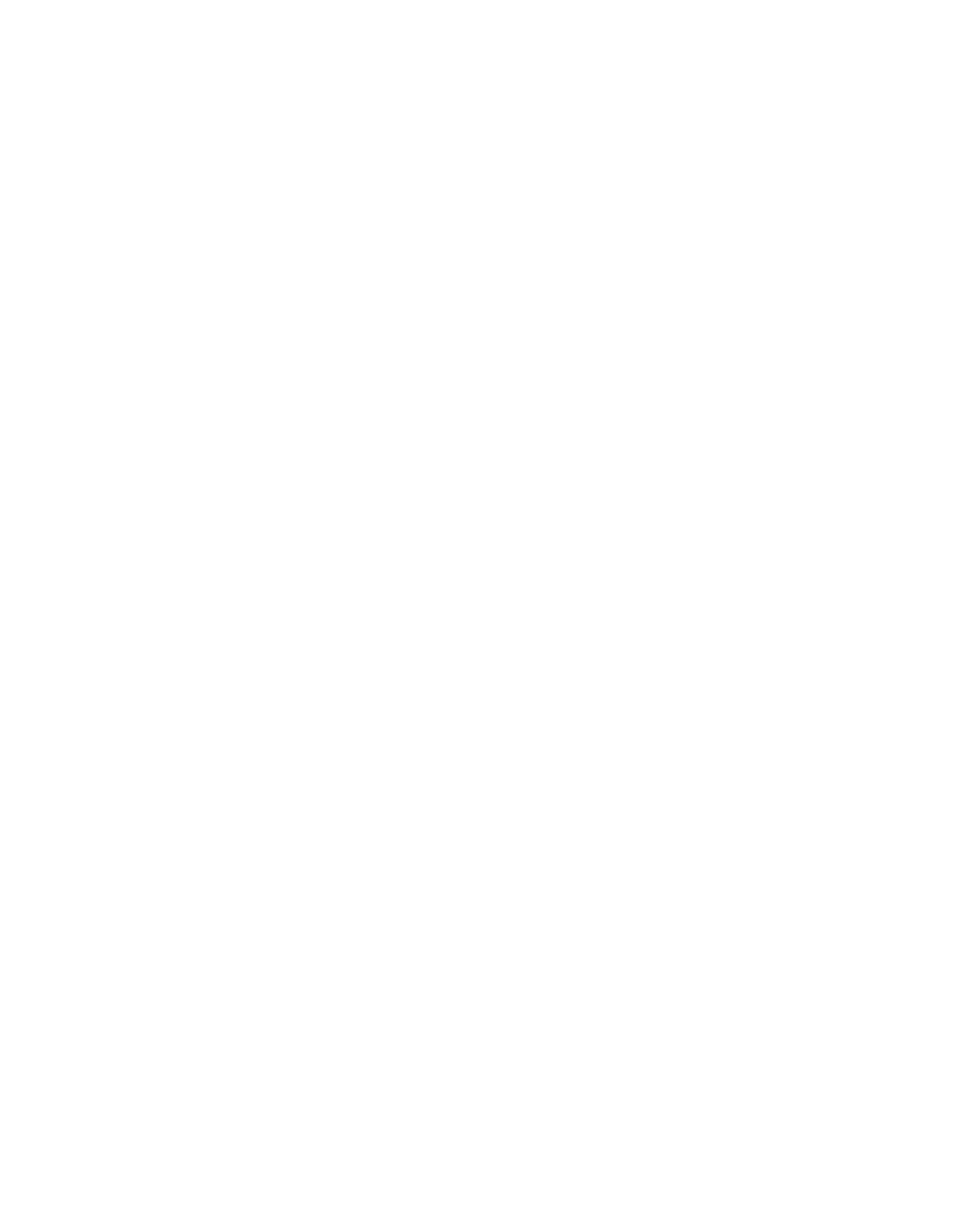#### 7300+ HD Bench Weighing Platform Scale

| Capacities and Accuracies, NTEP to 10,000 d.      | <b>Platform Sizes</b> | <b>Price/Code</b> |
|---------------------------------------------------|-----------------------|-------------------|
| 2 x 0.0002 lb - 907.2 x 0.1 g*                    | 8" X 8" Aluminum      | \$775 A/B         |
| $5 \times 0.0005$ lb -- 2268 x 0.2 g <sup>*</sup> | 8" X 8" Aluminum      | \$775 A/B         |
| 10 x 0.001 lb -- 4536 x 0.5 g*                    | 12" X 14" SS          | \$775 A/B         |
| 20 x 0.002 lb -- 9.072 x 0.001 kg*                | 12" X 14" SS          | \$775 A/B         |
| 50 x 0.005 lb -- 22.68 x 0.005 kg*                | 12" X 14" SS          | \$775 A/B         |
| 100 x 0.01 lb -- 45.36 x 0.005 kg*                | 12" X 14" SS          | \$775 A/B         |
| 150 x 0.02 lb -- 68.04 x 0.01 kg*                 | 12" X 14" SS          | \$775 A/B         |
| 200 x 0.02 lb -- 90.72 x 0.01 kg*                 | 12" X 14" SS          | \$775 A/B         |

\*(2) standard weight units can be provided as Primary and Secondary units of measure: Other weight units & resolutions including Lb/Oz—can be specified with order – consult factory.

NOTE: Not all custom units and resolutions are suitable for Commercial Applications.

| <b>Options</b>                           | <b>Description</b>                                      | <b>Price</b>    |
|------------------------------------------|---------------------------------------------------------|-----------------|
| <b>AC/DC Operation</b>                   | 30+ hours continuous use with integrated recharging     | \$195 B         |
| <factory installed="" only=""></factory> | and HD power cord; functions as an U.P.S.               |                 |
| <b>RDT-REMOTE DISPLAY,</b>               | Remote Display (total of 2 displays) with MINI TOWER    | \$195 B         |
| <b>MINI TOWER</b>                        | and mount for counter or bench, 15" height, 10' cable;  |                 |
|                                          | can be easily installed in the field as plug & play     |                 |
| <b>RDW</b>                               | <b>Remote Display (total of 2 displays) with WALL</b>   | \$195 B         |
| <b>Desk/Wall Bracket</b>                 | BRACKET and 10' cable can be easily added in the field. |                 |
| 57592                                    | Rodent Cover; blocks opening at bottom of scale         | \$25B           |
| 57520                                    | <b>Replacement Battery Pack for AC/DC units</b>         | \$95 C          |
| 57825                                    | <b>220/230 Volt Power</b>                               | N/C             |
| <b>TD</b>                                | <b>Time &amp; Date Printing</b>                         | \$50 B          |
| 56750-5 Ball Top                         | Ball Transfer Top Plate, 12 x 14" in place of std. SS   | \$235 B         |
|                                          | platform - 50 lb and up models only                     |                 |
| <b>AO - ANALOG OUTPUT</b>                | Jumper select 0-10 VDC or 4-20 mA proportional output   | \$250 B         |
| or                                       | via 2 post terminals                                    |                 |
| 57811 FIELD KIT                          |                                                         |                 |
| <b>ETHERNET MODULE or</b>                | <b>Lantronix Xport module and option board includes</b> | \$250 B         |
| 57869A FIELD KIT                         | software license & IP address                           |                 |
| <b>SAE SPECIAL</b>                       | Many standard or optional special operational features  | <b>CONTACT</b>  |
| <b>APPLICATIONS</b>                      | can be flashed-in using Serial Data Loader feature      | <b>FACTORY</b>  |
| 57520                                    | <b>Replacement Battery Pack for AC/DC units</b>         | \$125 C         |
| <b>UPS ONLINE, FedEX,</b>                | Easy to set in the field by menu selection for shipping | <b>Standard</b> |
| <b>Custom output string</b>              | manifest systems and to emulate data strings for        | <b>Setting</b>  |
| (emulates Toledo or                      | communication to replace existing units.                |                 |
| <b>Fairbanks)</b>                        |                                                         |                 |
| <b>DUAL/TRIPLE RANGING</b>               | BY MENU SETTING (specify ranges, non-COC)               | N/C             |

• Extra rugged cast base, heavy duty construction – Made in USA

- 10,000 displayed counts in any of (2) weight units (specify with order)
- Remote display connector for dual displays with or without buttons
- Four Year Limited Warranty
- Programmable RS-232 serial data interface standard

3

PENNSYLVANIA<br>PRICE LIST – EFFECTIVE JULY 2011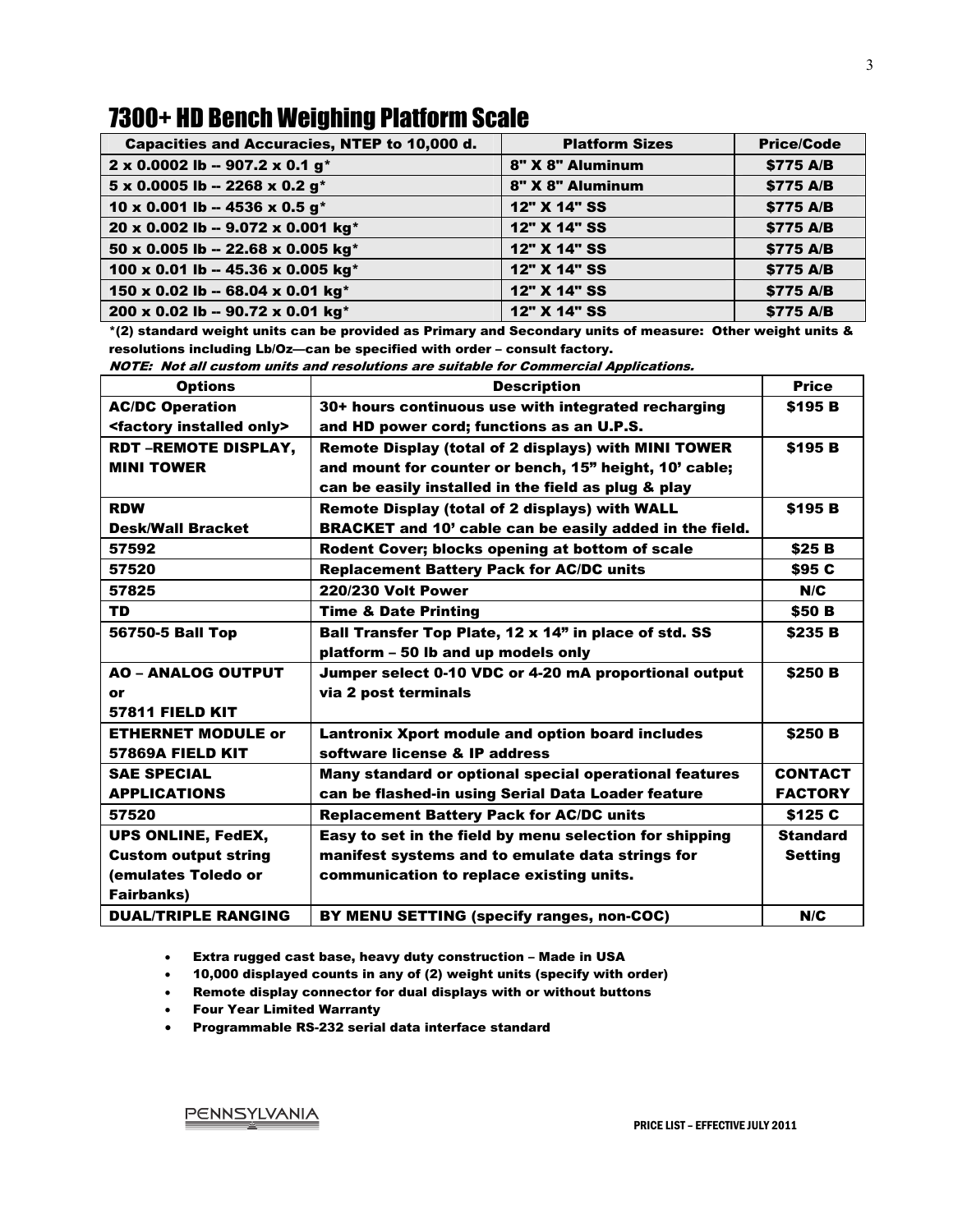#### 7500+ Universal Counting & Weighing Indicators 7600+ Keypad version with Expanded Features

NTEP and Canada COC @ 10,000 divisions – Quick Disconnect standard or direct wire load cell connections

| Stainless Steel wash down enclosure w/ U- bracket.               | \$625 A/B      |
|------------------------------------------------------------------|----------------|
| - Weigh or High Resolution Count & Weigh.                        |                |
| - Simplified 4 button operation; Sample Update ™                 |                |
| - Load Cell: Quick Disconnect (Standard.) or Hard Wired          |                |
| Stainless Steel wash down enclosure w/ U- bracket.               | \$695 A/B      |
| - Weigh or High Resolution Count & Weigh.                        |                |
| - Full function numeric keyboard for direct data entry           |                |
| - Expanded operation features; dual base capability              |                |
| - Load Cell: Quick Disconnect (Standard.) or Hard Wired          |                |
| 2 <sup>nd</sup> Base Input-for dual base or Sample/Bulk Counting | \$195 B        |
| applications                                                     |                |
| Factory Match to any PA Platform when ordered as a system        | N/C            |
| 30+ hours continuous use with integrated recharging and          | \$225B         |
| HD power cord; functions as a U.P.S., self-contained             |                |
| <b>220/230 Volt Power</b>                                        | N/C            |
| 12/24 V DC Power Supply main board for DC power                  | N/C            |
| applications - SPECIFY WITH ORDER                                |                |
| Field Kit for Pennsylvania QUICK DISCONNECT; mates to            | \$20 B         |
| standard fitting on all Pennsylvania Scale products              |                |
| (2) AC or DC I/O relays respond to COUNT or WEIGHT               | \$250 B        |
|                                                                  |                |
| Off/Pulsing/ON 12 VDC output drives light or buzzer at           | \$250 B        |
| setpoint setting value/target weight                             |                |
| Jumper select 0-10 VDC or 4-20 mA proportional output via 2      | <b>\$250 B</b> |
| post terminals                                                   |                |
| Lantronix Xport module and option board includes software        | \$250 B        |
| license & IP address                                             |                |
| Many standard or optional special operational features can       | <b>CONTACT</b> |
| be flashed-in using Serial Data Loader feature                   | <b>FACTORY</b> |
| <b>Replacement Battery Pack for AC/DC units</b>                  | <b>S95 C</b>   |
| Easy to set in the field by menu selection for shipping          | Standard       |
| manifest systems and to emulate data strings for                 | <b>Setting</b> |
| communication to replace existing units.                         |                |
| BY MENU SETTING (specify ranges, non-COC)                        | N/C            |
| Must specify with order-requires E-enclosure + (2) 57907         | \$50 B         |
| brackets (clamp into panel from behind) w/hardware               |                |
|                                                                  |                |

#### FOUR YEAR LIMITED WARRANTY – MADE IN U.S.A. – PLUS+ SERIES ELECTRONICS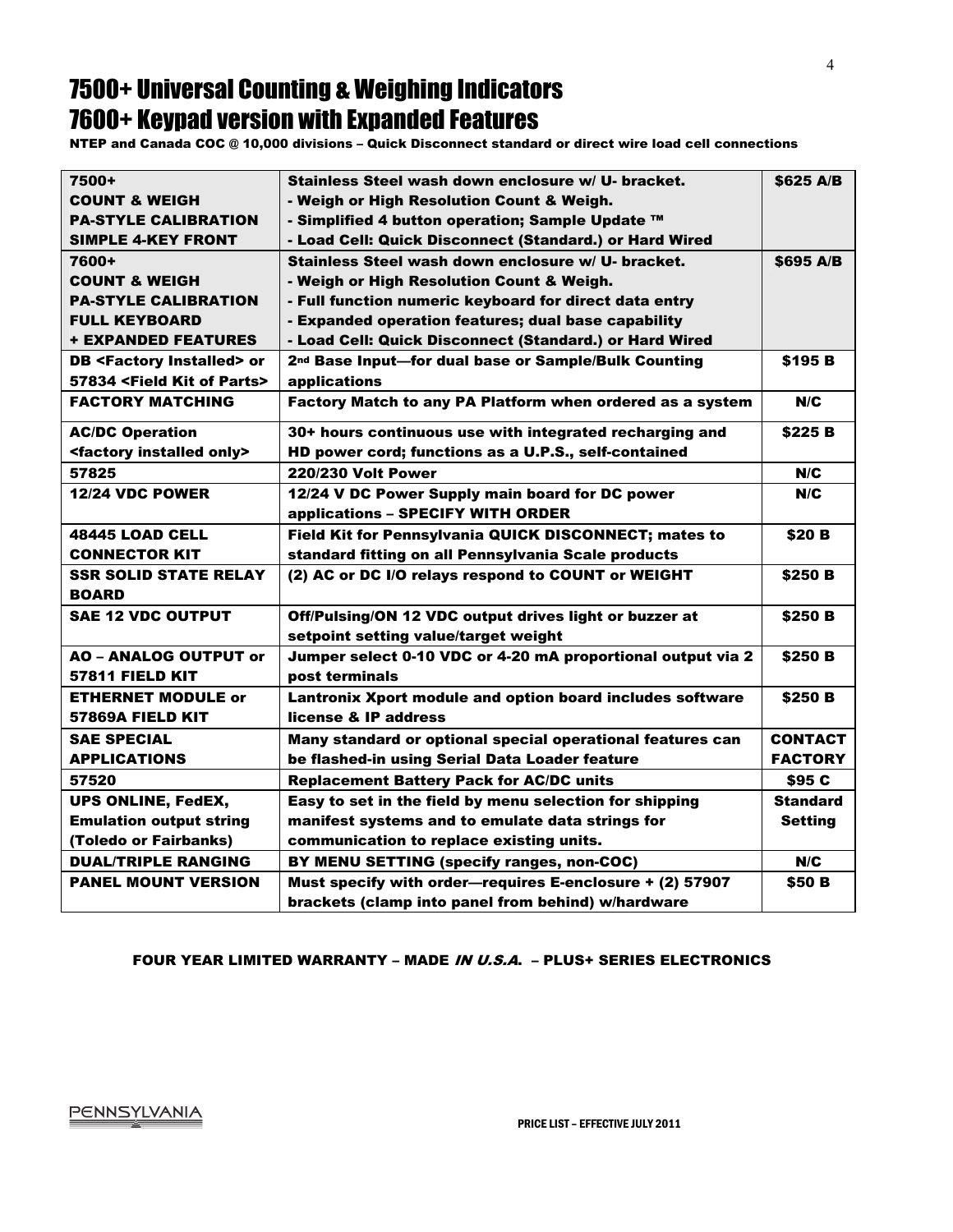# 7400+ TRUCK/BATCH/WEIGH INDICATORS

5-button front panel; Ideal for heavy capacity scales or batching applications – 'EW Condec style' calibration

# 7600E TRUCK/BATCH/WEIGH INDICATORS

Full Keypad version – Truck in/out weighing; Smart Serial outputs (2) independently configurable; 'EW Condecstyle' calibration sequence for heavy capacity scales; 10 point linearization, tweek mode for zero or span. Direct replacement for UMC-style indicators; batching and weighing

| 7400+                                                                                                           | Stainless Steel wash down enclosure w/U-bracket.            | \$645 A/B      |
|-----------------------------------------------------------------------------------------------------------------|-------------------------------------------------------------|----------------|
| <b>WEIGH ONLY</b>                                                                                               | - Weight only: Pushbutton Tare. 5-button Front Panel        |                |
| (E.W. STYLE                                                                                                     | - Process and bulk weighing applications imbedded           |                |
| <b>CALIBRATION SCHEME)</b>                                                                                      | - Unique Calibration sequence - 10 point linearization      |                |
|                                                                                                                 | - Screw terminals for load cell connect, sealed fittings    |                |
|                                                                                                                 | - 2 Independent Data Outputs + I/O terminals                |                |
| 7600E                                                                                                           | Stainless Steel wash down enclosure w/U-bracket             | \$695 A/B      |
| <b>WEIGH ONLY w/</b>                                                                                            |                                                             |                |
|                                                                                                                 | - Weight only; Keyboard entry of data, 18-Key Front         |                |
| <b>EXPANDED FEATURES</b>                                                                                        | - Process and bulk weighing, Check Weighing, and            |                |
| (E.W. STYLE<br><b>CALIBRATION SCHEME)</b>                                                                       | <b>Truck Scale applications - Menu Selected</b>             |                |
|                                                                                                                 | - Pre-programmed Batching sequences                         |                |
|                                                                                                                 | - Setpoint I/O + (300)Truck In/Out memories by menu select  |                |
| <b>FACTORY MATCHING</b>                                                                                         | Factory Match to any PA Platform when ordered as a system   | N/C            |
| 57825                                                                                                           | <b>220/230 Volt Power</b>                                   | N/C            |
| <b>QUICK DISCONNECT</b>                                                                                         | Mates to Pennsylvania quick connectors - specify w/order    | N/C            |
| <b>AC/DC Operation</b>                                                                                          | 30+ hours continuous use with integrated recharging and HD  | \$225 B        |
| <factory installed<="" td=""><td>power cord; functions as an Uninterrupted Power Supply</td><td></td></factory> | power cord; functions as an Uninterrupted Power Supply      |                |
| only>                                                                                                           |                                                             |                |
| <b>220/230 VOLTS</b>                                                                                            | <b>SPECIFY WITH ORDER/STD. CORDSET ONLY</b>                 | N/C            |
| <b>12/24 VDC POWER</b>                                                                                          | 12/24 V DC Power Supply main board for DC power             | N/C            |
|                                                                                                                 | applications                                                |                |
| <b>SSR SOLID STATE</b>                                                                                          | (4) AC (standard) or DC solid state relays for Input or     | \$250 B        |
| <b>RELAY BOARD</b>                                                                                              | Output—convenient screw connections + easy set up           |                |
|                                                                                                                 | FIELD KIT ADDS (3) 57833 SPACERS N/C                        |                |
|                                                                                                                 | Ideal for batching, relay communications & control          |                |
| <b>AO - ANALOG OUTPUT</b>                                                                                       | Jumper select 0-10 VDC or 4-20 mA proportional output via 2 | \$250 B        |
| or                                                                                                              | post terminals                                              |                |
| 57811 FIELD KIT                                                                                                 |                                                             |                |
| <b>ETHERNET MODULE or</b>                                                                                       | Lantronix Xport module and option board includes software   | \$250 B        |
| <b>57869 FIELD KIT</b>                                                                                          | license & IP address                                        |                |
| 57520                                                                                                           | <b>Replacement Battery Pack for AC/DC units</b>             | <b>\$95 B</b>  |
| <b>SAE SPECIAL</b>                                                                                              | Many standard or optional special operational features can  | <b>CONTACT</b> |
| <b>APPLICATIONS</b>                                                                                             | be flashed-in using Serial Data Loader feature              | <b>FACTORY</b> |
| <b>PA-STYLE ENCLOSURE</b>                                                                                       | <b>SPECIFY WITH ORDER</b>                                   | N/C            |
| <b>PANEL MOUNT</b>                                                                                              | Must specify with order-requires E-enclosure + (2) 57907    | <b>\$50 B</b>  |
| <b>VERSION</b>                                                                                                  | brackets (clamp into panel from behind) w/hardware fits     |                |
|                                                                                                                 | cutout as replacement for original UMC 600/700              |                |
| <b>UNCASED VERSIONS</b>                                                                                         | For custom or panel mount OEM installations                 | <b>CONTACT</b> |
|                                                                                                                 |                                                             | <b>FACTORY</b> |

#### FOUR YEAR LIMITED WARRANTY – MADE IN U.S.A. – PLUS+ SERIES ELECTRONICS

PENNSYLVANIA<br>PRICE LIST – EFFECTIVE JULY 2011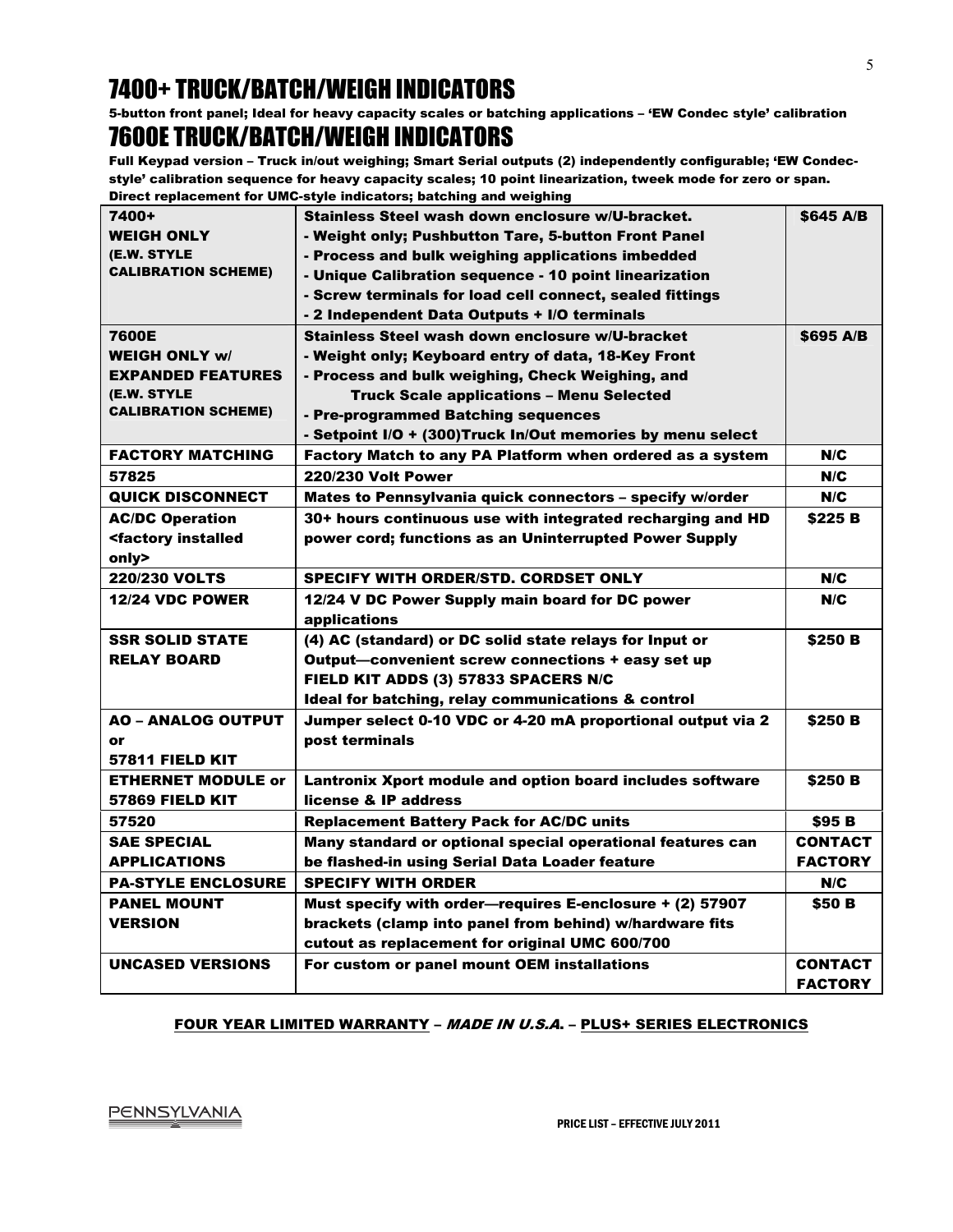#### 7000 SERIES BENCH BASES

Durable CAST construction (10 – 200 lb models) – EXCELLENT VALUE & UTILITY Superior performance for parts counting or remote base applications Uses Scaime AG load cell – NTEP and Canada COC

| <b>Capacities and Accuracies</b>                  | <b>Platform Sizes</b>            | <b>Price Code</b> |
|---------------------------------------------------|----------------------------------|-------------------|
| 2 x 0.0002 lb -- 907.2 x 0.2 g*                   | 8" X 8" Aluminum                 | \$525 A/B         |
| $5 \times 0.0005$ lb -- 2268 x 0.5 g <sup>*</sup> | 8" X 8" Aluminum                 | \$525 A/B         |
| <b>RUGGED H.D. CAST BASE AND</b>                  | <b>STAINLESS STEEL TOP COVER</b> |                   |
| <b>SUBPLATFORM, SS TOP PLATE:</b>                 | <b>PLATE:</b>                    |                   |
| 10 x 0.002 lb -- 4536 x 1 g                       | 12" X 14" SS                     | \$525 A/B         |
| 20 x 0.005 lb -- 9.072 x 0.002 kg                 | 12" X 14" SS                     | \$525 A/B         |
| $50 \times 0.01$ lb -- 22.68 x 0.005 kg           | 12" X 14" SS                     | \$525 A/B         |
| 100 x 0.02 lb -- 45.36 x 0.01 kg                  | 12" X 14" SS                     | \$525 A/B         |
| 150 x 0.05 lb -- 68.04 x 0.02 kg                  | 12" X 14" SS                     | \$525 A/B         |
| 200 x 0.05 lb -- 90.72 x 0.02 kg                  | 12" X 14" SS                     | \$525 A/B         |

| <b>INSTALLED OPTION</b> | <b>DESCRIPTION</b>                                                                                                       | <b>PRICE</b> |
|-------------------------|--------------------------------------------------------------------------------------------------------------------------|--------------|
| 56750-5 Ball Top        | Ball Transfer Top Plate, 12 x 14" in place of                                                                            | \$235 B      |
|                         | std. SS platform - 50 lbs and up models only                                                                             |              |
| 20' CABLE               | 20' Cable in place of standard 10' – Specify<br>with order; other lengths available (STD. =<br>10')                      | N/C          |
| <b>FACTORY MATCHING</b> | Factory matching when ordered with any<br>Pennsylvania host counting scale (7600 DB)<br>or digital indicator as a system | N/C          |

- Pricing incentive when purchased with Pennsylvania 7500+, 7600+, or 7600+ Bench Counting Scale (or when ordered as 2<sup>nd</sup> Remote Base)
- 10' cable to digital indicator or scale with Quick Disconnect connector
- Suitable for a wide range of weighing and parts counting applications
- Four Year Limited Warranty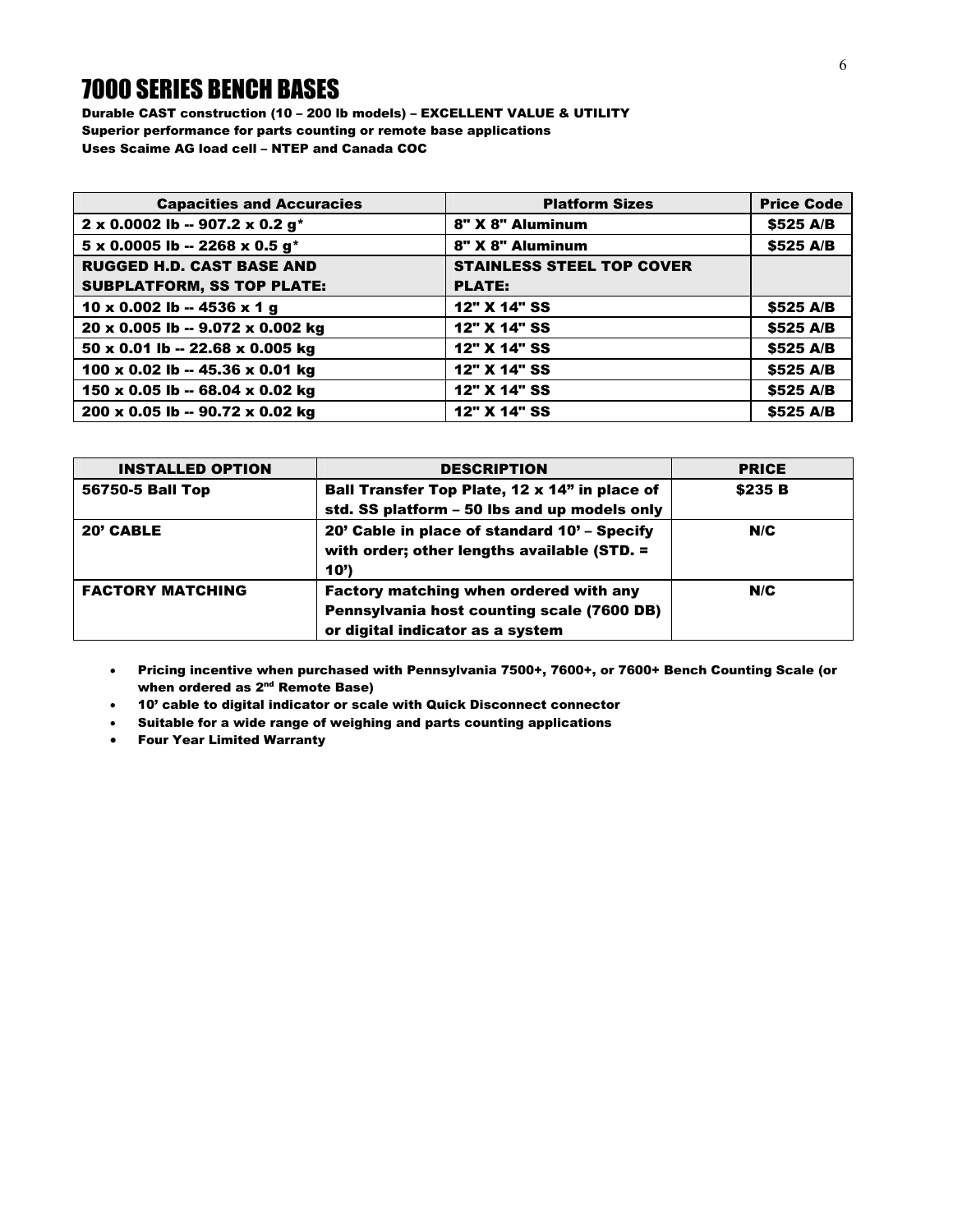#### SS6200 STAINLESS STEEL BENCH SCALES

PRICE INCLUDES CHOICE OF DIGITAL INDICATOR IN PACKAGE:

WEIGHING – CHECK WEIGHING – COUNTING – WEIGHT PROCESSING

SS Base Assembly, Column, Indicator – Complete Package – Specify Indicator when Ordering

Large 12 x 14" sanitary platform with 2" rear lip

| <b>Model</b> | <b>Capacities</b>                           | <b>Sanitary</b> | <b>Includes</b>  | <b>List</b>  |
|--------------|---------------------------------------------|-----------------|------------------|--------------|
|              | <specify (2)="" any="" units*=""></specify> | <b>Platform</b> | <b>Indicator</b> | <b>Price</b> |
|              |                                             |                 |                  |              |
| 6274-10      | 10 x 0.002 lb - 4.536 x 0.001 kg            | 12 x 14" SS     | 7400+            | \$995<br>B   |
| 6275-10      | 10 x 0.002 lb - 4536 x 1 g                  | $w/2"$ LIP      | 7500+            | \$995<br>B   |
| 6276-10      | 10 x 0.002 lb - 4536 x 1 g                  |                 | 7600+            | \$995<br>B   |
| 6277-10      | 10 x 0.002 lb - 4.536 x 0.001 kg            |                 | 7700             | \$995<br>B   |
|              |                                             |                 |                  |              |
|              |                                             |                 |                  |              |
| 6274-25      | 25 x 0.005 lb - 9.072 x 0.002 kg            | 12 x 14" SS     | 7400+            | \$995<br>B   |
| 6275-25      | 25 x 0.005 lb - 9.072 x 0.002 kg            | $w/2"$ LIP      | 7500+            | \$995<br>B   |
| 6276-25      | 25 x 0.005 lb - 9.072 x 0.002 kg            |                 | 7600+            | \$995<br>B   |
| 6277-25      | 25 x 0.005 lb - 9.072 x 0.002 kg            |                 | 7700             | \$995<br>B   |
|              |                                             |                 |                  |              |
|              |                                             |                 |                  |              |
| 6274-50      | $50 \times 0.01$ lb - 22.68 x 0.005 kg      | 12 x 14" SS     | 7400+            | \$995<br>B   |
| 6275-50      | 50 x 0.01 lb - 22.68 x 0.005 kg             | $w/2"$ LIP      | 7500+            | \$995<br>B   |
| 6276-50      | 50 x 0.01 lb - 22.68 x 0.005 kg             |                 | 7600+            | \$995<br>B   |
| 6277-50      | 50 x 0.01 lb - 22.68 x 0.005 kg             |                 | 7700             | B<br>\$995   |
|              |                                             |                 |                  |              |
|              |                                             |                 |                  |              |
| 6274-100     | 100 x 0.02 lb - 45.36 x 0.01 kg             | 12 x 14" SS     | 7400+            | \$995<br>B   |
| 6275-100     | 100 x 0.02 lb - 45.36 x 0.01 kg             | $w/2"$ LIP      | 7500+            | \$995<br>B   |
| 6276-100     | 100 x 100 x 0.02 lb - 45.36 x 0.01 kg       |                 | 7600+            | \$995<br>B   |
| 6277-100     | 0.02 lb - 45.36 $\times$ 0.01 kg            |                 | 7700             | \$995<br>B   |
|              |                                             |                 |                  |              |

\*Other weight units & resolutions including Lb/Oz split display available as standard—specify Primary and Secondary units (2) w/order. See Indicator specifications for Options such as RELAY OUTPUT, Ethernet, Analog Output, etc.

Note: LOAD CELL: IP64 Environmentally Sealed, IP-66 rated—provides crisper response and better accuracy than stainless steel and similar environmental protection.

#### FEATURES & BENEFITS:

- OPTION Analog output, Ethernet, or Set points (7400+) Parts Counting (7500+, 7600+)
- Complete package INCLUDES Digital Indicator of choice
- SIMPLE TO USE and easy to service—uses proven universal PLUS+ Main Board
- LARGE 12 x 14" Platform/ 2" LIP and IP66 Environmentally Sealed Aluminum Load Cell or substitute Scaime AG for dry counting applications at n/c (specify with order)
- Adjustable display angle ALL MODELS RS-232 data output standard
- Convenient for bench filling and weighing of large or bulky items PLUS superior resolution for parts counting BOTH sanitary and industrial applications
- Warranty: Two Years Limited Pennsylvania Scale Warranty

#### DESIGNED & MANUFACTURED IN THE U.S.A.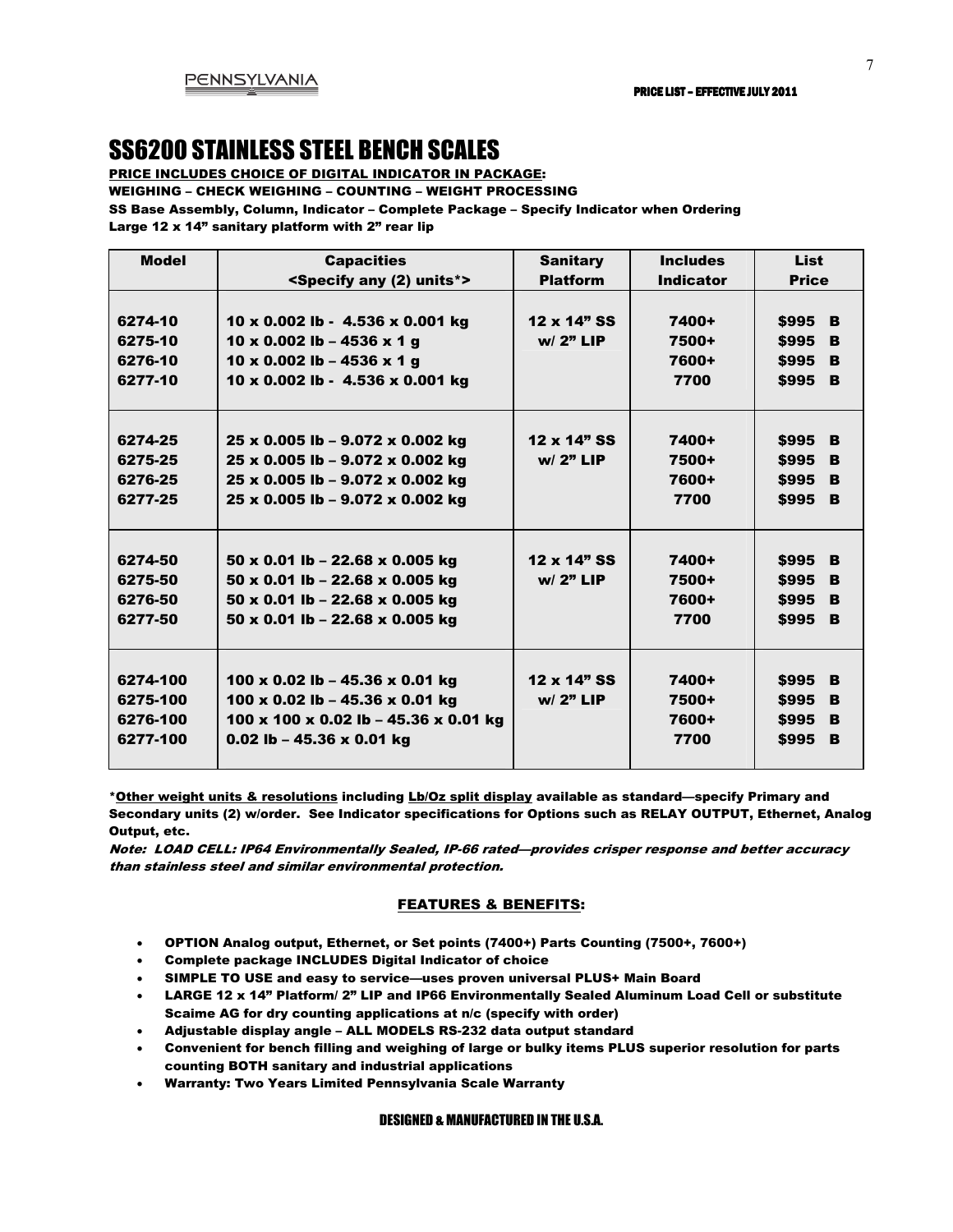# M6400 BASES, MILD STEEL SS6400 HD BASES, STAINLESS STEEL

## **Specify Capacity: 100<sup>\*</sup>, 250, 500 or 1000 lbs**

\*100 LB Models and 24 x 30" sizes are NOT NTEP or Canada COC – All others NTEP and Canada Approved @ 5000 divisions - Load cell is Tedea 1260 or equivalent, environmentally sealed

| <b>STANDARD CAPACITIES:</b><br>100 x 0.02 lb/45.36 x 0.01 kg*<br>250 x 0.05 lb/115 x 0.02 kg<br>500 x 0.1 lb/250 x 0.05 kg<br>1000 x 0.2 lb/500 x 0.1 kg | <b>M6400 PRICE</b><br><b>MILD STEEL</b> | <b>SS6400 PRICE</b><br><b>STAINLESS STEEL</b> | <b>Shipping</b><br>Weight<br>In Ibs |
|----------------------------------------------------------------------------------------------------------------------------------------------------------|-----------------------------------------|-----------------------------------------------|-------------------------------------|
| 18" x 18" - 5" HIGH                                                                                                                                      | \$675 A/B                               | \$1395 B                                      | <b>70 Lb</b>                        |
| 18" x 24" - 5" HIGH                                                                                                                                      | \$775 A/B                               | \$1495 B                                      | <b>75 Lb</b>                        |
| 24" x 24" - 5" HIGH                                                                                                                                      | \$875 A/B                               | \$1595 B                                      | <b>90 Lb</b>                        |
| 24" x 30" - 5" HIGH (ONLY 500, 1000                                                                                                                      | \$1075 A/B                              | N/A                                           | <b>100 Lb</b>                       |
| <b>LBS) NON COMMERCIAL</b>                                                                                                                               |                                         |                                               |                                     |
| <b>CUSTOM SIZES available</b>                                                                                                                            | <b>Contact Factory</b>                  | <b>Contact Factory</b>                        |                                     |

| <b>MILD STEEL</b><br><b>OPTION</b> | <b>DESCRIPTION</b>                                                                                                                       | <b>PRICE</b>       |
|------------------------------------|------------------------------------------------------------------------------------------------------------------------------------------|--------------------|
| <b>FACTORY MATCHING</b>            | Factory Match to any PA Platform when ordered as a system                                                                                | N/C                |
| 56726-5                            | <b>Stainless Steel Platform Cover for 18" x 18"</b><br><replaces ms="" shroud="" ss="" standard="" with=""></replaces>                   | <b>ADD \$155 C</b> |
| 56726-1                            | <b>Stainless Steel Platform Cover for 18" x 24"</b><br><replaces ms="" shroud="" ss="" standard="" with=""></replaces>                   | <b>ADD \$195 C</b> |
| 56726-2                            | <b>Stainless Steel Platform Cover for 24" x 24"</b><br><replaces ms="" shroud="" ss="" standard="" with=""></replaces>                   | <b>ADD \$250 C</b> |
| 56750-3                            | Ball top transfer plate 18" x 18"                                                                                                        | <b>ADD \$295 C</b> |
| 56750-1                            | Ball top transfer plate 18" x 24"                                                                                                        | <b>ADD \$345 C</b> |
| 56750-2                            | Ball top transfer plate 24" x 24"                                                                                                        | <b>ADD \$350 C</b> |
| 56750-7                            | Ball top transfer plate 24" x 30"                                                                                                        | <b>ADD \$450 C</b> |
| 56727-3                            | 38" MS COLUMN, mounts to 18 X 18" SIZE ONLY<br>Top Flange fits all indicators in 7X00 series + shelf below                               | \$250 C            |
| 56727-1                            | 38" MS COLUMN, mounts to 18 X 24" and 24 X 24" SIZES<br>Top Flange fits all indicators in 7X00 series + shelf below                      | \$250 C            |
| 56728-1                            | <b>38" MS FLOOR MOUNT COLUMN</b><br>Top Flange fits all indicators in 7X00 series + shelf below                                          | \$250 C            |
| 56733                              | CASTER WHEEL KIT, 2 each locking + swivel; mounts to any<br>MS OR SS 6400 base in place of std leveling feet                             | \$125 C            |
| 56731-1                            | <b>SCALE SHELF: Mounts to any column flange, fits all 7X00</b><br>bench scales, $\frac{1}{4}$ " LIP—ideal for dual base counting systems | \$100 C            |

| <b>STAINLESS</b>     | <b>Description</b>                                          | <b>List Price</b> |
|----------------------|-------------------------------------------------------------|-------------------|
| <b>STEEL OPTIONS</b> |                                                             |                   |
| 56727-4              | 38" SS COLUMN, mounts to 18 X 18" SIZE ONLY                 | \$325 C           |
|                      | Top Flange fits all indicators in 7X00 series + shelf below |                   |
| 56727-2              | 38" SS COLUMN, mounts to 18 X 24" and 24 X 24" SIZES        | \$325 C           |
|                      | Top Flange fits all indicators in 7X00 series + shelf below |                   |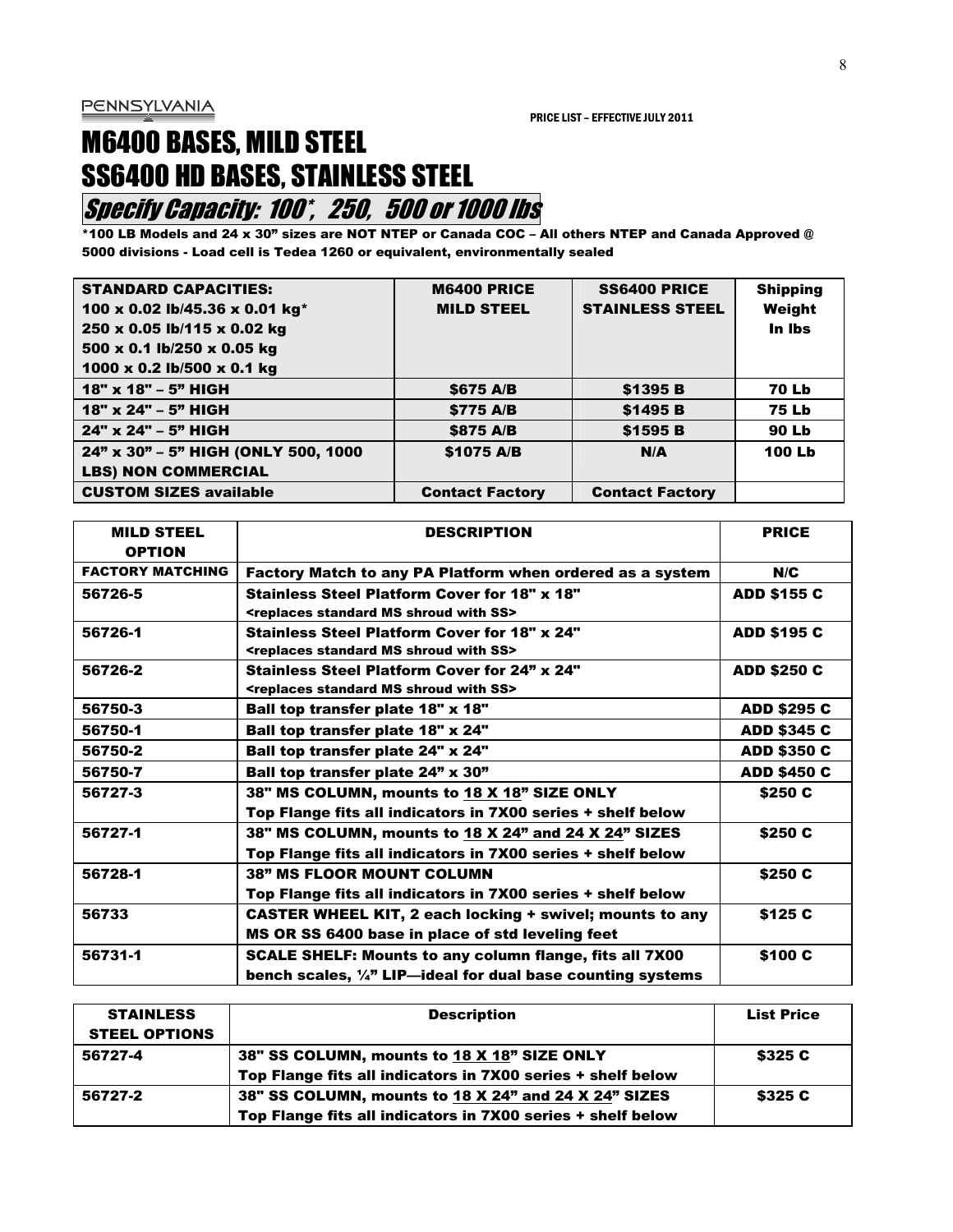# M6600 HEAVY DUTY FLOOR SCALES the standard of the industry SS6600 HEAVY DUTY FLOOR SCALES for food & pharmaceutical applications

- Premium Sensortronics 65023 load cells standard others on request
- NTEP COC 90-097A3; Canada AM-4941/S.WA-4456 Rev. 3 @ 5000 Div.
- 5 YEAR Limited Warranty Made in the USA
- FREE Factory matching when ordered with any PA counting scale or digital indicator
- FOB Lancaster PA and/or Terre Haute IN plants contact factory

| <b>Size</b>      | <b>Height</b> | <b>Capacity</b> | <b>Est. Weight</b> | <b>MS Price</b> | <b>SS Price</b> |
|------------------|---------------|-----------------|--------------------|-----------------|-----------------|
| 24" x 24"        | 3"            | 1,000 lb        | 92 lb              | \$1495* A       | Call            |
|                  |               | 2,000 lb        | 92 lb              | \$1495* A       | Call            |
|                  |               | 5,000 lb        | <b>116 lb</b>      | \$1495* A       | Call            |
| *30" x 30"       | 3"            | 1,000 lb        | <b>152 lb</b>      | \$1495* A       | Call            |
|                  |               | 2,000 lb        | 152 lb             | \$1495* A       | Call            |
|                  |               | 5,000 lb        | 152 lb             | \$1495* A       | Call            |
| *36" x 36"       | 3"            | 1,000 lb        | <b>148 lb</b>      | \$1595* A       | Call            |
|                  |               | 2,000 lb        | 148 lb             | \$1595* A       | Call            |
|                  |               | 5,000 lb        | 191 lb             | \$1595* A       | Call            |
|                  |               | 10,000 lb       | 210 lb             | \$1695* A       | Call            |
| $36" \times 48"$ | 3"            | 1,000 lb        | 174 lb             | \$1595* A       | Call            |
|                  |               | 2,000 lb        | 174 lb             | \$1595* A       | Call            |
|                  |               | 5,000 lb        | 190 lb             | \$1595* A       | Call            |
|                  |               | 10,000 lb       | 235 lb             | \$1695* A       | Call            |
| *48" x 48"       | 3"            | 1,000 lb        | 275 lb             | \$1295* A       | \$4095 B        |
|                  |               | 2,000 lb        | 275 lb             | \$1295* A       | \$4095 B        |
|                  |               | 5,000 lb        | 275 lb             | \$1295* A       | \$4095 B        |
|                  |               | 10,000 lb       | 275 lb             | \$1295* A       | \$4095 B        |
| 48" x 48"        | 4"            | 20,000 lb       | 489 lb             | \$2595 A        | Call            |
| 48" x 48"        | 5"            | 30,000 lb       | 691 lb             | \$4995 A        | Call            |
|                  |               | 40,000 lb       | 691 lb             | \$5495 A        | Call            |
| 48" x 60"        | 3"            | 5,000 lb        | 390 lb             | \$1995 A        | Call            |
|                  |               | 10,000 lb       | 390 lb             | \$2095 A        | Call            |
| 48" x 60"        | 4"            | 20,000 lb       | 675 lb             | \$2995 A        | Call            |
| 48" x 60"        | 5"            | 30,000 lb       | 864 lb             | \$5195 A        | Call            |
|                  |               | 40,000 lb       | 864 lb             | \$5695 A        | Call            |
| 48" x 72"        | 3"            | 5,000 lb        | 455 lb             | \$2195 A        | Call            |
|                  |               | 10,000 lb       | 574 lb             | \$2295 A        | Call            |
| 48" x 72"        | 4"            | 20,000 lb       | 801 lb             | \$3295 A        | Call            |
| 48" x 72"        | 5"            | 30,000 lb       | 864 lb             | \$5395 A        | Call            |
|                  |               | 40,000 lb       | 1037 lb            | \$5895 A        | Call            |
| 48" x 84"        | 3"            | 5,000 lb        | 540 lb             | \$2395 A        | Call            |
| 48" x 84"        | 4"            | 10,000 lb       | 719 lb             | \$2595 A        | Call            |
|                  |               | 20,000 lb       | 838 lb             | \$3595 A        | Call            |
| 48" x 84"        | 5"            | 30,000 lb       | 1210 lb            | \$5595 A        | Call            |
|                  |               | 40,000 lb       | 1210 lb            | \$6095 A        | Call            |

 $\overline{Q}$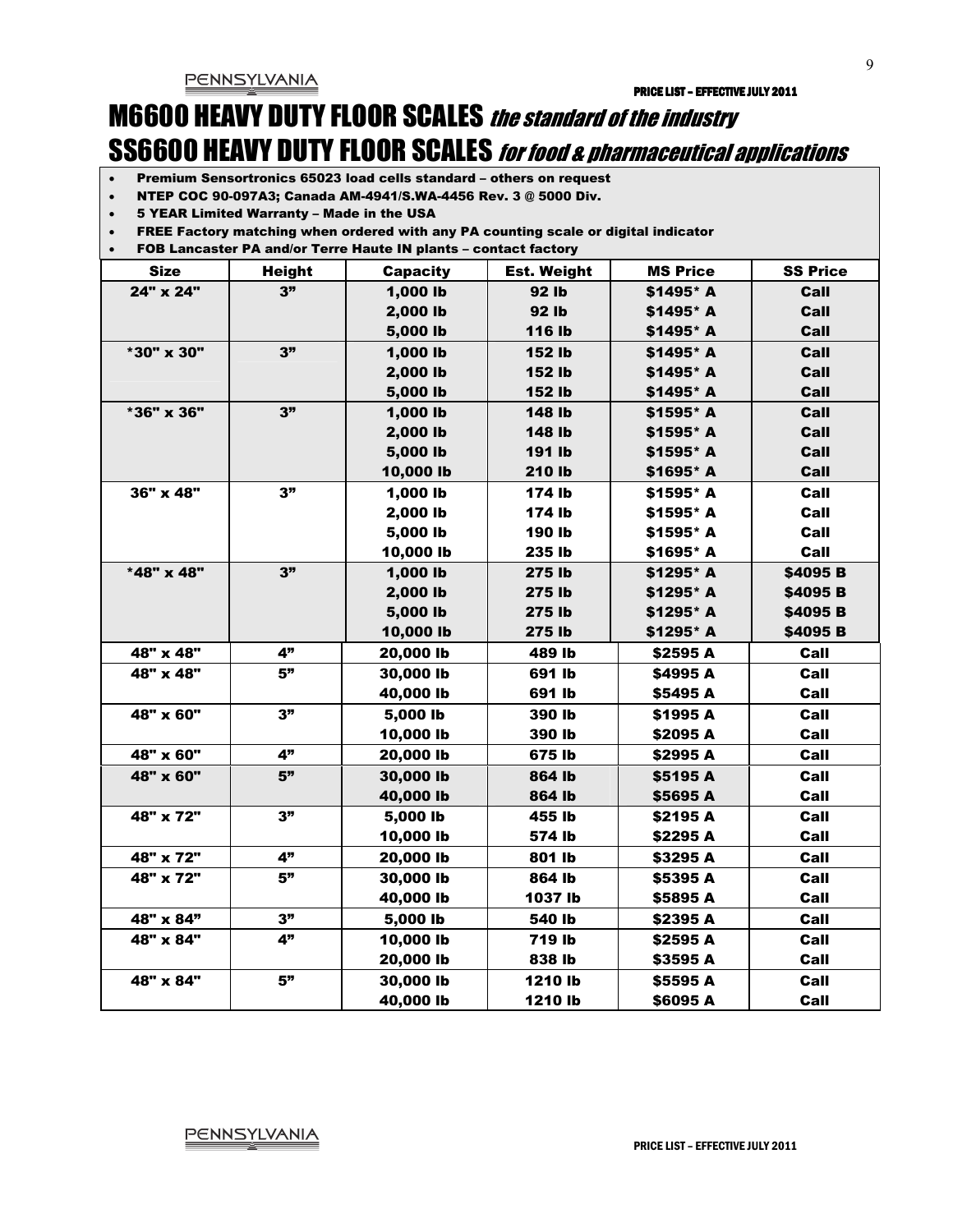# **6600 HEAVY DUTY FLOOR SCALES (continued)**

| <b>Size</b> | <b>Height</b> | <b>Capacity</b> | Weight             | <b>MS Price</b> | <b>SS Price</b> |
|-------------|---------------|-----------------|--------------------|-----------------|-----------------|
| 48" x 96"   | 4'            | 5,000 lb        | 555 lb             | \$2595 B        | Call            |
|             |               | 10,000 lb       | 670 lb             | \$2595 B        | Call            |
|             |               | 20,000 lb       | 790 lb             | \$3895 B        | Call            |
| 48" x 96"   | 5"            | 30,000 lb       | 1090 lb            | \$5595 B        | Call            |
|             |               | 40,000 lb       | 1310 lb            | \$6195 B        | Call            |
| 48" x 120"  | 4"            | 5,000 lb        | As per             | Call            | Call            |
|             |               | 10,000 lb       | <b>Application</b> | Call            | Call            |
| 48" x 120"  | 5"            | 20,000 lb       | As per             | Call            | Call            |
|             |               | 30,000 lb       | <b>Application</b> | Call            | Call            |
|             |               | 40,000 lb       |                    | Call            | Call            |
| 60" x 60"   | 3"            | 5,000 lb        | 500 lb             | \$2095 A        | Call            |
|             |               | 10,000 lb       | 500 lb             | \$2195 A        | Call            |
| 60" x 60"   | 4"            | 20,000 lb       | 871 lb             | \$3295 B        | Call            |
| 60" x 60"   | 5"            | 30,000 lb       | 930 lb             | \$5395 B        | Call            |
|             |               | 40,000 lb       | 1090 lb            | \$5895 B        | Call            |
| 60" x 72"   | 3"            | 5,000 lb        | 667 lb             | \$2795 B        | Call            |
| 60" x 72"   | 4"            | 10,000 lb       | 730 lb             | \$2895 B        | Call            |
|             |               | 20,000 lb       | 993 lb             | \$3695 B        | Call            |
| 60" x 72"   | 5"            | 30,000 lb       | 1080 lb            | \$5895 B        | Call            |
|             |               | 40,000 lb       | 1296 lb            | \$6295 B        | Call            |
| 60" x 84"   | 4"            | 5,000 lb        | 820 lb             | \$3195 B        | Call            |
|             |               | 10,000 lb       | 820 lb             | \$3195 B        | Call            |
|             |               | 20,000 lb       | 1100               | \$3995 B        | Call            |
| 60" x 84"   | 5"            | 30,000 lb       | 1260 lb            | \$5895 B        | Call            |
|             |               | 40,000 lb       | 1512 lb            | \$6395 B        | Call            |
| 60" x 96"   | 4"            | 5,000 lb        | 830 lb             | \$3395 B        | Call            |
|             |               | 10,000 lb       | 1150 lb            | \$3495 B        | Call            |
| 60" x 96"   | 5"            | 20,000 lb       | 1350 lb            | \$4995 B        | Call            |
|             |               | 30,000 lb       | 1296 lb            | \$6095 B        | Call            |
|             |               | 40,000 lb       | 1510 lb            | \$6595 B        | Call            |
| 72" x 72"   | 4"            | 5,000 lb        | 840 lb             | \$2995 B        | Call            |
|             |               | 10,000 lb       | 840 lb             | \$2995 B        | Call            |
|             |               | 20,000 lb       | 1200 lb            | \$3695 B        | Call            |
| 72" x 72"   | 5"            | 30,000 lb       | 1296 lb            | \$5595 B        | Call            |
|             |               | 40,000 lb       | 1555 lb            | \$6095 B        | Call            |
| 72" x 84"   | 4"            | 5,000 lb        | 940 lb             | \$3595 B        | Call            |
|             |               | 10,000 lb       | 940 lb             | \$3695 B        | Call            |
|             |               | 20,000 lb       | 1352 lb            | \$3995 B        | Call            |
| 72 x 84"    | 5"            | 30,000 lb       | 1512 lb            | \$5995 B        | Call            |
|             |               | 40,000 lb       | 1814 lb            | \$6495 B        | Call            |
| 72" x 96"   | 4"            | 5,000 lb        | 1016 lb            | \$3795 B        | Call            |
|             |               | 10,000 lb       | 1016 lb            | \$3895 B        | Call            |
| 72" x 96"   | 5"            | 20,000 lb       | 1850 lb            | \$4995 B        | Call            |
|             |               | 30,000 lb       | 2074 lb            | \$6295 B        | Call            |
|             |               | 40,000 lb       | 2074 lb            | \$6795 B        | Call            |

# PENNSYLVANIA<br>PRICE LIST – EFFECTIVE JULY 2011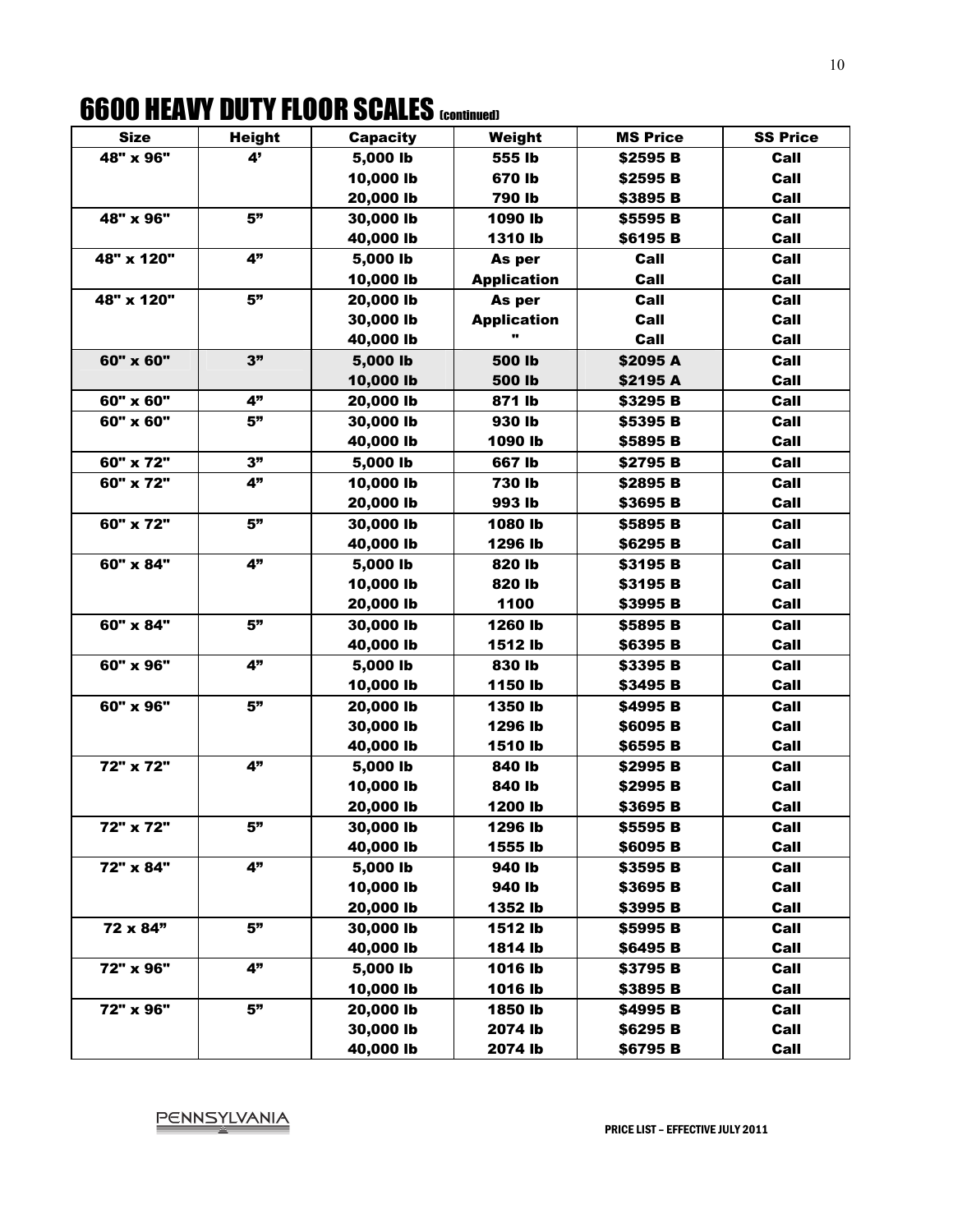| <b>Size</b> | <b>Height</b> | <b>Capacity</b> | Weight             | <b>MS Price</b> | <b>SS Price</b> |
|-------------|---------------|-----------------|--------------------|-----------------|-----------------|
| 72" x 120"  | 4"            | 5,000 lb        | As per             | Call            | Call            |
|             |               | 10,000 lb       | <b>Application</b> | Call            | Call            |
| 72" x 120"  | 5"            | 20,000 lb       | As per             | Call            | Call            |
|             |               | 30,000 lb       | <b>Application</b> | Call            | Call            |
|             |               | 40,000 lb       |                    | Call            | Call            |
| 84" x 108"  | 4"            | 5,000 lb        | As per             | Call            | Call            |
|             |               | 10,000 lb       | <b>Application</b> | Call            | Call            |
| 84" x 108"  | 5"            | 20,000 lb       | As per             | Call            | Call            |
|             |               | 30,000 lb       | <b>Application</b> | Call            | Call            |
|             |               | 40,000 lb       |                    | Call            | Call            |
| 84" x 120"  | 4"            | 5,000 lb        | As per             | Call            | Call            |
|             |               | 10,000 lb       | <b>Application</b> | Call            | Call            |
| 84" x 120"  | 5"            | 20,000 lb       | As per             | Call            | Call            |
|             |               | 30,000 lb       | <b>Application</b> | Call            | Call            |
|             |               | 40,000 lb       | "                  | Call            | Call            |
| 96" x 120"  | 4"            | 5,000 lb        | As per             | Call            | Call            |
|             |               | 10,000 lb       | <b>Application</b> | Call            | Call            |
| 96" x 120"  | 5"            | 20,000 lb       | As per             | Call            | Call            |
|             |               | 30,000 lb       | <b>Application</b> | Call            | Call            |
|             |               | 40,000 lb       |                    | Call            | Call            |

Other Sizes and Capacities available – Contact Factory for competitive quotation!

# RAMPS FOR M6600 and SS6600 SERIES:

| <b>Size</b>      | <b>Height</b> | <b>Capacity</b> | Weight        | <b>MS Price</b> | <b>SS Price</b> |
|------------------|---------------|-----------------|---------------|-----------------|-----------------|
| 24" x 36"        | 3'            | Up to 5K        | <b>76 lb</b>  | \$325 C         | \$895 C         |
| *30" x 36"       | 3"            | Up to 5K        | 94 lb         | \$385 C         | \$995 C         |
| *36" x 36"       | 3"            | Up to 10K       | 119 lb        | \$395 C         | \$1395 C        |
| *48" x 36"       | 3"            | Up to 10K       | <b>150 lb</b> | \$475 C         | \$1895 C        |
| *48" x 48"       | 3"            | Up to 10K       | 225 lb        | \$525 C         | \$2195 C        |
| 60" x 36"        | 3"            | Up to 10K       | 280 lb        | \$595 C         | \$2595 C        |
| $60" \times 48"$ | 3"            | Up to 10K       | 450 lb        | \$625 C         | \$2995 C        |
| 72" x 36"        | 3"            | Up to 10K       | 350 lb        | \$695 C         | Call            |
| 48" x 48"        | 4"            | Up to 20K       | 348 lb        | \$645 C         | Call            |
| $60" \times 48"$ | 4"            | Up to 20K       | 370 lb        | \$745 C         | Call            |
| 72" x 48"        | 4"            | Up to 20K       | 430 lb        | \$825 C         | Call            |
| 84" x 48"        | 4"            | Up to 20K       | 495 lb        | Call            | Call            |

#### CUSTOM SIZES AVAILABLE AT STANDARD PRICING – CONTACT FACTORY FOR PRICING

• Premium Sensortronics 65023 Load Cells standard – Others as specified

• NTEP COC 90-097A3; Canada AM-4941/S.WA-4456 Rev. 3 - 5000 Div.

- 5 YEAR Limited Warranty \* Made in the USA
- FREE Factory matching when ordered with any Pennsylvania host counting scale or digital indicator as a system
- FOB Lancaster PA (shaded models) and/or Terre Haute IN plants (non shaded)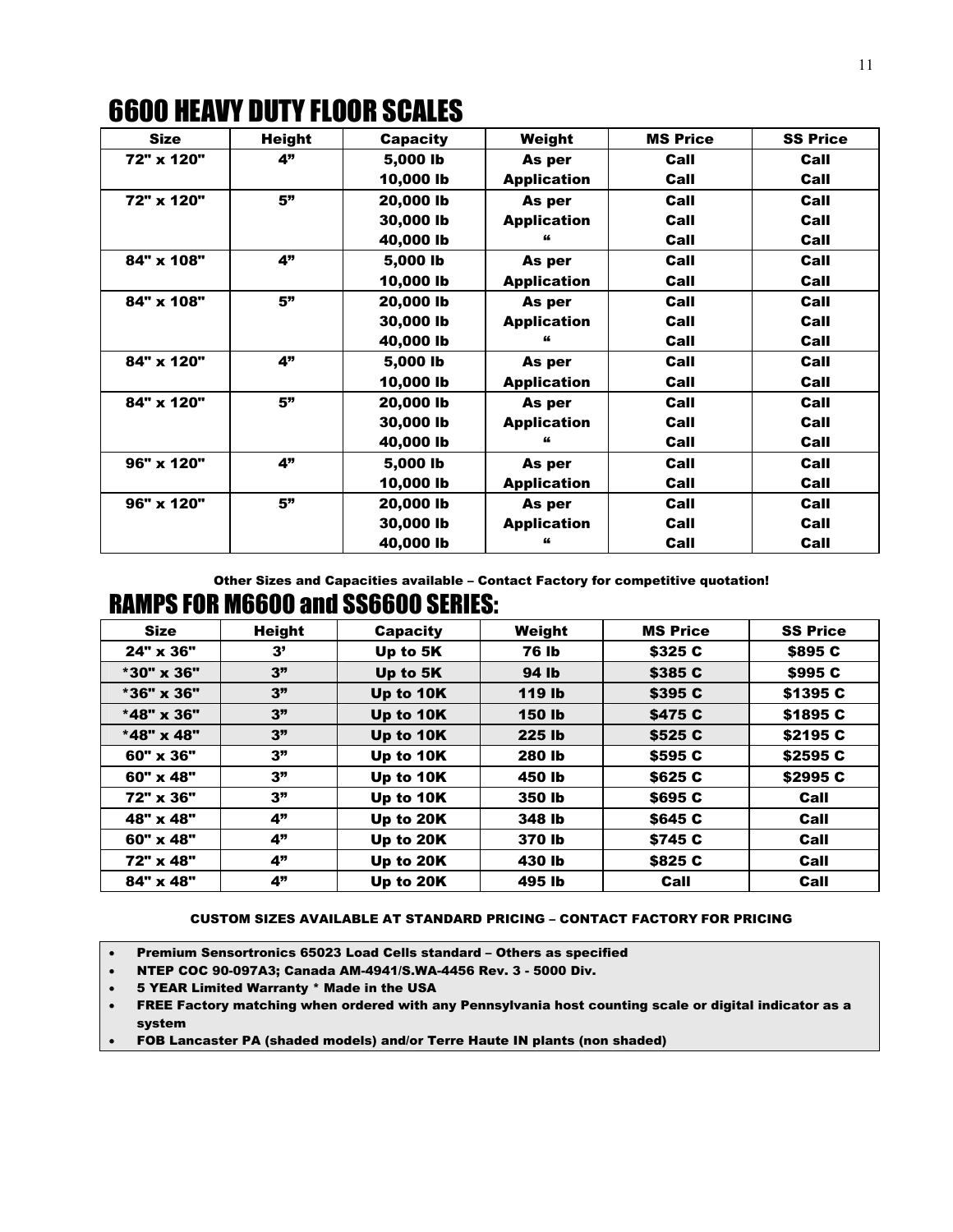## M6600 FLOOR SCALE OPTIONS – Options for Mild Steel floor scales:

| Order Item                              | <b>Description</b>                                                           | <b>Price</b>   |
|-----------------------------------------|------------------------------------------------------------------------------|----------------|
| 57670                                   | Upgrade Load Cells and Leveling Feet to SS (in place of standard             | <b>\$325 B</b> |
|                                         | plated) 1K, 2K, 5K, + 10K Capacities - Includes Stainless Steel Leveling     |                |
|                                         | <b>Feet &amp; Hardware</b>                                                   |                |
|                                         | NOTE: Powder Coat finish is impervious to many corrosive materials           |                |
| <b>SS LEVELING</b>                      | Upgrade to SS Leveling Feet (in place of standard plated) on MS              | \$80 C         |
| <b>FEET</b> $\frac{1}{2}$ -20           | Bases 1K, 2K, 5K 10K Capacities - $\frac{1}{2}$ -20 threads, 2" Diameter     |                |
| <b>SS LEVELING</b>                      | Upgrade to SS Leveling Feet (in place of standard plated) on MS              | \$120 C        |
| <b>FEET <math>\frac{3}{4}</math>-16</b> | Bases 10K or 20K Capacities - 3/4-16 threads, 3" Diameter                    |                |
| <b>SS LEVELING</b>                      | Upgrade to SS Leveling Feet (in place of standard plated) on MS              | \$155 C        |
| <b>FEET 1"-20</b>                       | <b>Bases 30K or 40K Capacities with 1"-8 threads, 3" Diameter</b>            |                |
| 56690                                   | Top access junction box, Accessible through top plate.                       | \$250 B        |
|                                         | NOTE: 56699-2 plastic, molded NEMA 4X summing box w/57115                    |                |
| 56699-1                                 | SS NEMA 4X summing box, used for Remote Summing applications—                | \$200 B        |
|                                         | order as a part or up charge for remote summing on standard scales.          |                |
|                                         | Includes standard 57115 universal summing card, PA-design                    |                |
| 56699-2                                 | Plastic, molded NEMA 4X summing box - ordered as a part.                     |                |
|                                         | Includes standard 57115 universal summing card, PA-design                    |                |
| <b>HERMETICALLY</b>                     | Hermetically Sealed load cells in place of standard plated; includes         | <b>\$940 B</b> |
| <b>SEALED</b>                           | SS leveling feet and all SS hardware.                                        |                |
| <b><upgrade b="" to<=""></upgrade></b>  | NOTE: Priced for upgrade from Nickel Plated standard cells. Does not include |                |
| <b>MILD STEEL ONLY&gt;</b>              | SS remote summing box on mild steel units.                                   |                |
|                                         | (For upgrade to hermetic from SS models, see below.)                         |                |
| 56728-3                                 | BASE-MOUNTED Indicator column, flange mates w/all PA Indicators,             | \$295 C        |
|                                         | 38" nominal height. Note: Column/indicator will be 'live'                    |                |

# M6600 Forklift Skid option, added to base, complete:

| <b>Order Item</b> | <b>Description</b>                                                 | <b>Price</b> |
|-------------------|--------------------------------------------------------------------|--------------|
| 59241-3           | Forklift skids for 36" wide bases - adds 3" to height - set of (2) | \$250 C      |
| 59241-4           | Forklift skids for 48" wide bases - adds 3" to height - set of (2) | \$270 C      |
| 59241-5           | Forklift skids for 60" wide bases - adds 3" to height – set of (2) | \$290 C      |
| 59241-6           | Forklift skids for 72" wide bases - adds 3" to height - set of (2) | \$310 C      |
| 59241-7           | Forklift skids for 84" wide bases - adds 3" to height – set of (2) | \$330 C      |

#### M6600 Bumper Guards for MS bases, order by the piece:

| Order Item | <b>Description</b>                                       | <b>Price</b> |
|------------|----------------------------------------------------------|--------------|
| 56260-2    | Bumper Guard, 36" x 3" - safety yellow finish            | \$130 C      |
| 56260-3    | Bumper Guard, 48" x 3" - safety yellow finish            | \$150 C      |
| 59351-3    | Bumper Guard, 48" x 4" (fits 20K) - safety yellow finish | \$165 C      |
| 56260-4    | Bumper Guard, $60" \times 3"$ – safety yellow finish     | \$185 C      |

#### M6600 MOUNTING OPTIONS for MS floor scales:

| <b>Order Item</b> | <b>Description</b>                                                | <b>Price</b> |
|-------------------|-------------------------------------------------------------------|--------------|
| 56764-3           | Pit Spacers for 1K, 2K, 5K, 10K capacity bases, Set of (4) pieces | \$60 C       |
| 56764-2           | Pit Spacers for 20K capacity bases, complete set (4) pieces       | \$60 C       |
| 56764-4           | Pit Spacers for 30K & 40K capacity bases, set of (4) pieces       | \$80 C       |
| 59352-1           | (4) Plated Steel BASE ANCHORS, for up to 10K cap. Bases (2-1/8"   | \$100 C      |
| Set of (4)        | opening fits 2" diameter foot).                                   |              |
| 59352-2           | (4) Plated Steel Base Anchors, for 20K cap. Bases (3-1/8" opening | \$115 C      |
| Set of (4)        | fits 3" diameter foot).                                           |              |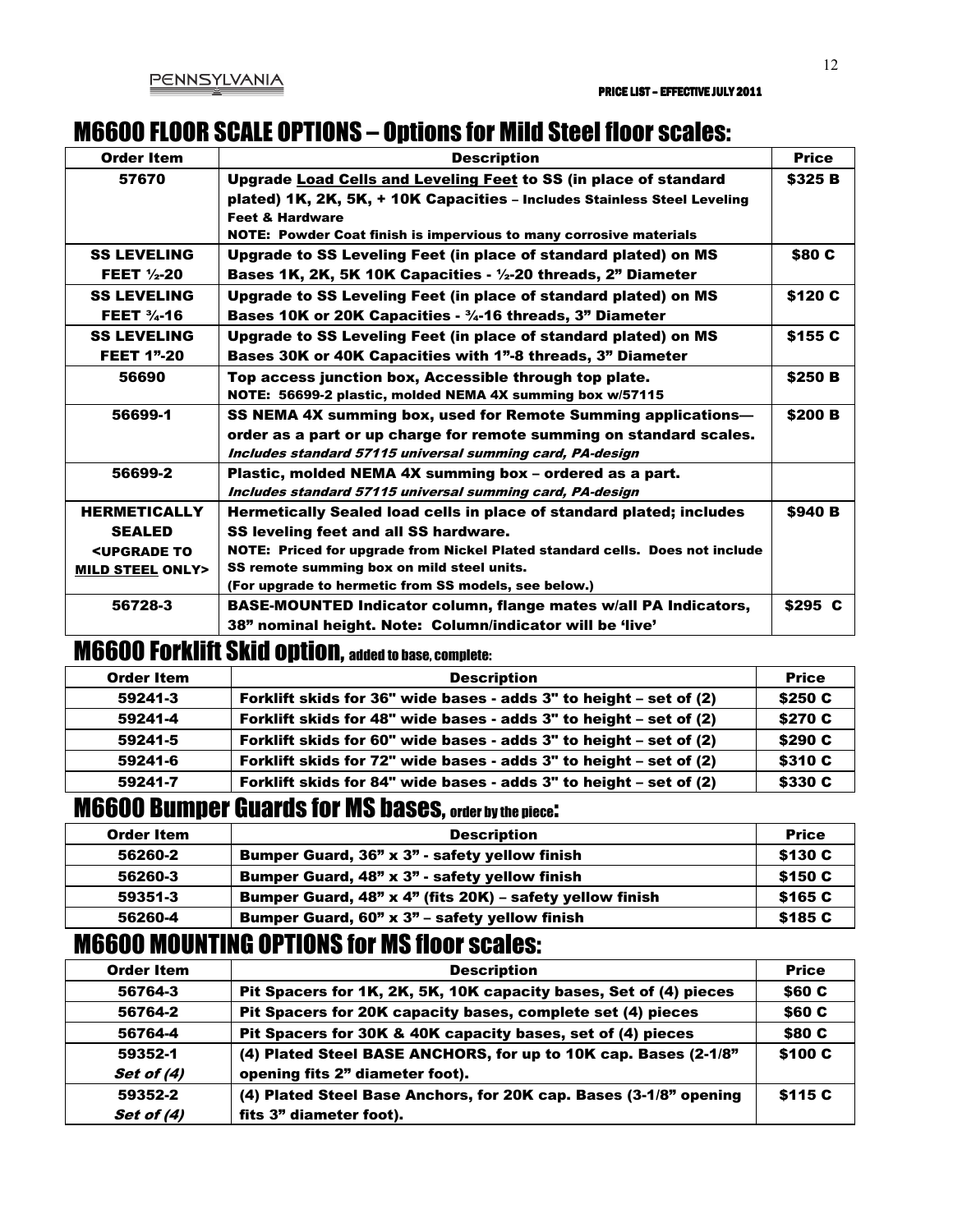## M6600 PIT FRAMES for in-floor mounting completely welded including corner plates, concrete anchors, and spacers:

Note: Drawings are available on request for formed on site pits no charge – finish: spray black

| <b>Order Item</b>    | <b>Description</b>                                                      | <b>Price</b> |
|----------------------|-------------------------------------------------------------------------|--------------|
| 57599-1              | Fits $48"$ x $48"$ 1K, 2K, 5K or 10K capacity bases $-3"$ nominal depth | \$495 C      |
| 57599-2              | Fits 48" x 60" 1K, 2K, 5K or 10K capacity bases - 3" nominal depth      | \$595 C      |
| 57599-3              | Fits 60" x 60" 1K, 2K, 5K or 10K capacity bases $-3$ " nominal depth    | \$695 C      |
| 57599-4              | Fits $36"$ x $36"$ 1K, 2K, 5K or 10K capacity bases $-3"$ nominal depth | \$425 C      |
| 57603-1              | Fits 48" x 48" 20K capacity bases - 4" nominal depth                    | \$695 C      |
| 57603-2              | Fits 48" x 60" 20K capacity bases $-$ 4" nominal depth                  | \$795 C      |
| 57603-3              | Fits 60" x 60" 20K capacity bases - 4" nominal depth                    | \$895 C      |
| 57603-4              | Fits 60" x 72" 20K capacity bases - 4" nominal depth                    | \$995 C      |
| <b>SPECIAL ORDER</b> | Other sizes as per requirement to fit PA platforms                      | Call         |

## **SS6600 OPTIONS** & UPGRADES for SS floor scales:

| <b>Order Item</b>     | <b>Description</b>                                            | <b>Price</b> |
|-----------------------|---------------------------------------------------------------|--------------|
| <b>UPCHARGE</b>       | DIAMOND PLATE deck surface in place of standard - priced per  | \$36/Square  |
|                       | square foot (std is smooth plate, sand blast finish)          | Foot <c></c> |
| <b>Specify</b>        | Inspection or cleaning access, 12" x 12" plate                | \$250 C      |
| <b>HERMETICALLY</b>   | Upgrade to Hermetically sealed Stainless Steel load cells (in | \$650 B      |
| <b>SEALED UPGRADE</b> | place of standard Stainless Steel environmentally sealed load |              |
| <b>FOR SS BASES</b>   | cells) includes standard SS NEMA 4 Summing Box ON SS BASES    |              |
| <b>Specify</b>        | SS Forklift skids for 1K, 2K 5K or 10K capacity bases         | Call         |

#### SS6600 MOUNTING OPTIONS for SS floor scales:

| Order Item | <b>Description</b>                                             | <b>Price</b> |
|------------|----------------------------------------------------------------|--------------|
| 56764-23   | SS Pit Spacers for 1K, 2K 5K or 10K capacity bases, set of (4) | \$120 C      |
| 56764-22   | SS Pit Spacers for 20K capacity bases, 1 set of (4)            | \$120 C      |
| 56764-24   | SS Pit Spacers for 30K or 40K capacity bases, set of (4)       | \$120 C      |

#### SS6600 PIT FRAMES for SS floor scale installations:

| Order Item | <b>Description</b>                                  | <b>Price</b>   |
|------------|-----------------------------------------------------|----------------|
| 57599-X    | Use with 36" x 48" 1K, 2K, 5K or 10K capacity bases | \$995 C        |
| 57599-X    | Use with 48" x 48" 1K, 2K, 5K or 10K capacity bases | <b>S1195 C</b> |

### COMMON 6600 SERIES REPLACEMENT PARTS:

| <b>Order</b> | Description - See Parts Prices for complete list of Spare Parts!         | <b>Price</b> |
|--------------|--------------------------------------------------------------------------|--------------|
| Item         |                                                                          |              |
| 49737-6      | MS Foot, standard MS models to 10K capacity, 1/20 UNF, 2-5/8" H, 2" Base | \$19 C       |
| 49737-7      | SS Leveling Foot, standard SS models to 10K, 1/20 UNF, 2-5/8" H, 2" Base | \$33 C       |
| 49737-18     | MS Foot, 'OLD STYLE' MS models to 10K cap; 1/2-20 UNF, 3" H, 3" Base     | \$36 C       |
| 49737-8      | MS Foot, MS models with FORKLIFT SKID OPTION, 1/2-20 UNF, 4" H, 2" Base  | \$31.50 C    |
| 49737-2      | MS Foot, MS models 20K Capacity, 34-16 UNC, 3-1/2" H, 3" Base diameter   | \$28 C       |
| 49737-19     | MS Foot, MS models 30/40K, 1-14 UNC, 3-1/2" H, 3" Base diameter          | \$69 C       |
| 57115        | <b>SUMMING CARD, 1 x 5" 4-cell w/Excitation Trim. Many universal</b>     | \$45 C       |
|              | replacement applications, screw terminals                                |              |
| 48817-5      | HOME RUN CABLE, 20' length, with PA style Connector, tinned leads        | \$63 C       |
| LOAD         | In stock, fast shipment, competitive pricing—see Page 16 or Parts Prices |              |
| <b>CELLS</b> | for pricing!                                                             |              |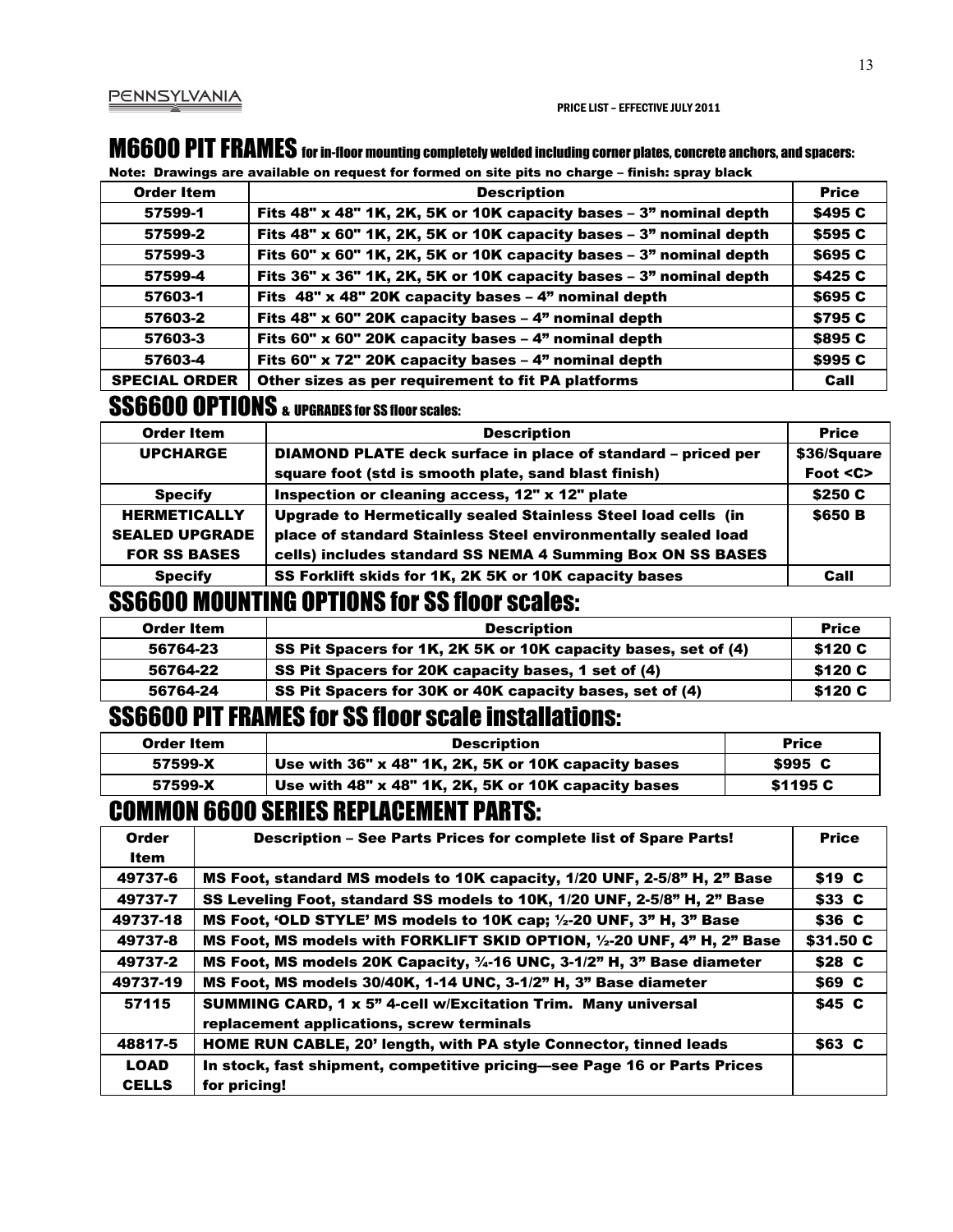# M6900 + SS6900 ULTRA LOW PROFILE SCALES

NON-PORTABLE, 30 x 30" Barrel Scale – Live Side Rails.

Price includes (1) Ramp in package. Additional ramp is available, below for on/off access.

IDEAL FOR LAUNDRY, BARREL, OR TIGHT SPACE APPLICATIONS – FOB LANCASTER, PA

| <b>Size</b>             |                    | <b>Height</b> | <b>Capacity</b>                                   | Weight   | <b>MS Price</b> | <b>SS Price</b> |
|-------------------------|--------------------|---------------|---------------------------------------------------|----------|-----------------|-----------------|
| $30" \times 30"$        | $1 - 1/2"$         |               | 1.000 lb                                          | 210 lb   | \$1795 A        | \$3495 B        |
|                         | <b>+Live Sides</b> |               |                                                   |          |                 |                 |
| R-59280-1 (MS)          |                    |               | 2 <sup>nd</sup> ramp, 30" x 16" for on/off access |          | \$285 B         |                 |
| R-59280-3 (SS)          |                    |               | NOTE: (1) ramp is included with the scale.        |          |                 | \$360 B         |
| 36" x 36"<br>$1 - 1/2"$ |                    | $1.000$ lb    | 245 lb                                            | \$1895 A | \$3595 B        |                 |
| <b>+Live Sides</b>      |                    |               |                                                   |          |                 |                 |
| R-59280-2 (MS)          |                    |               | 2 <sup>nd</sup> ramp, 36" x 16" for on/off access |          | \$300 B         |                 |
| R-59280-4 (SS)          |                    |               | NOTE: (1) ramp is included with the scale.        |          |                 | \$475 B         |

# M69PB + SS69PB PORTABLE BARREL SCALES

PORTABLE 30 x 30" Barrel Scale. COMPLETE PACKAGE Includes base-mounted Column with Mounting Plate for PLUS+ Indicator, convenient Retractable Wheels and 1 hinged Ramp (not live). Additional hinged ramp is available.

| <b>Size</b>     |                                  | <b>Height</b>                              | <b>Capacity</b>                                          | Weight  | <b>MS Price</b> | <b>SS Price</b> |
|-----------------|----------------------------------|--------------------------------------------|----------------------------------------------------------|---------|-----------------|-----------------|
| 30" x 30"       | $1 - 1/2"$<br><b>+Live Sides</b> |                                            | $1.000$ lb                                               | 210 lb  | <b>\$2395 A</b> | \$4695 B        |
| R-59281 (MS)    |                                  |                                            | 2 <sup>nd</sup> hinged ramp, 29" x 16" for on/off access | \$285 A |                 |                 |
| R-59281-SS (SS) |                                  | NOTE: (1) ramp is included with the scale. |                                                          |         | <b>\$395 B</b>  |                 |

# M6950 + SS6950 LIVE RAMP SCALE PACKAGES

Unique LIVE ramps built into the weighbridge: Scale platform, side rails, AND RAMP are live 30" wide x 60" long (flat area is 30 x 30" with on/off access via live ramps) for weighing oversized items. Ideal for laundries and other areas where space is tight.

Mild Steel & Stainless Steel construction as indicated.

| <b>Size</b>      | <b>Height</b>      | <b>Capacity</b> | Weiaht        | <b>MS Price</b> | <b>SS Price</b> |
|------------------|--------------------|-----------------|---------------|-----------------|-----------------|
| $30" \times 30"$ | $1 - 1/2"$         | 1.000 lb        | <b>210 lb</b> | \$2295 A        | \$4795 B        |
|                  | <b>+Live Sides</b> |                 |               |                 |                 |

NOTE: Single ramp and back stop can be substituted by special order (flat surface is then 30 x 39") – for push on/pull off weighing with flat surface 30 x 42", single live ramp.

Ideal for LAUNDRY applications where space is at a premium. Can be made with (1) ramp and backstop for 30 x48" live flat weighing surface (contact factory).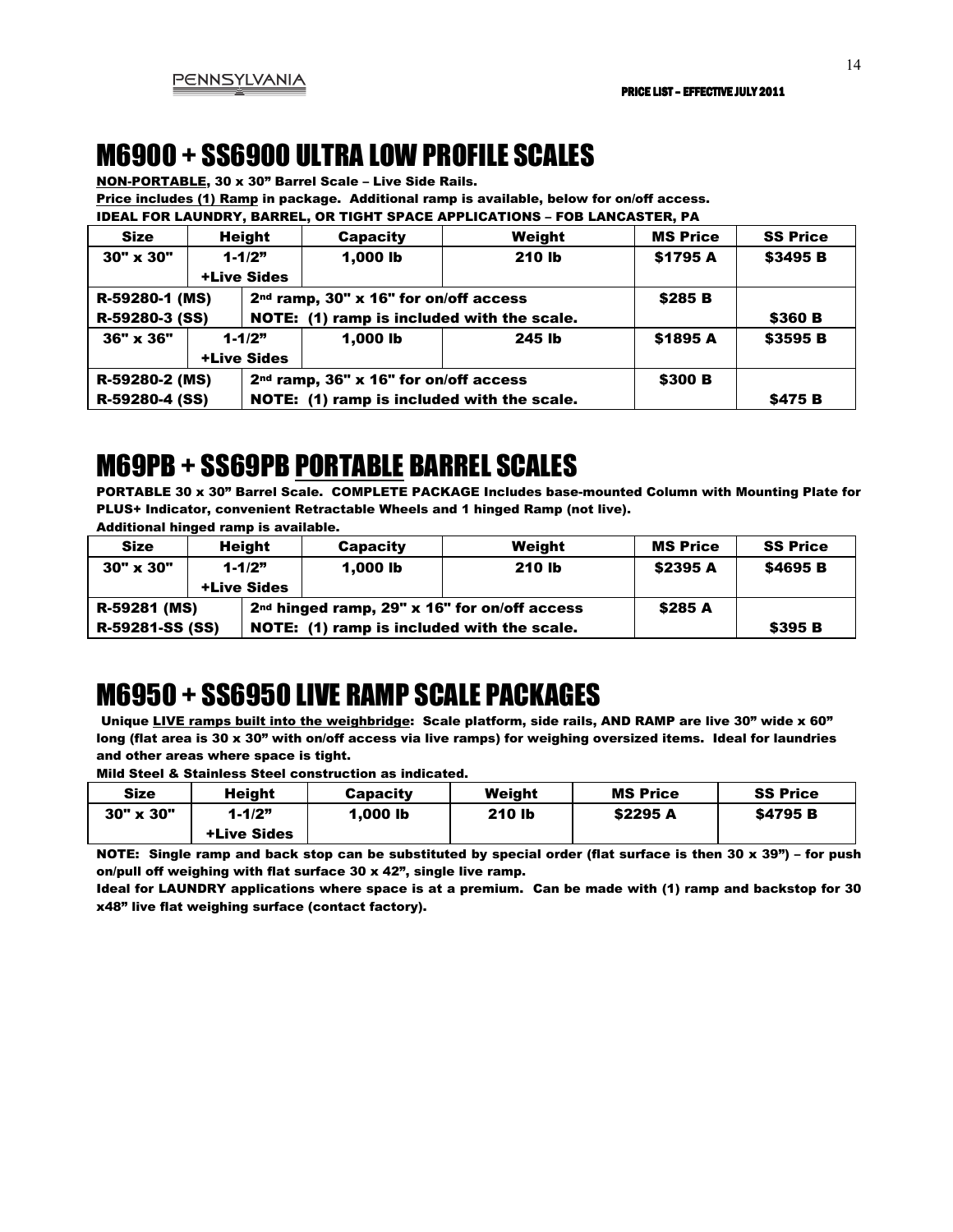# M64+ SERIES BAGGAGE SCALES for Airport check-in stations:

PROVEN sustained accuracy and performance in the most demanding airport applications—long life; easy service – 2 Year Limited Warranty, ship complete ready for installation.

| <b>Item</b>         | <b>Description</b>                                                    | <b>List Price</b>   |
|---------------------|-----------------------------------------------------------------------|---------------------|
| M64-1824            | Complete Airline Baggage Scale system w/Indication*                   | \$1595 B            |
|                     | Specify 250, 500, or 1000 lbs Capacity                                | <b>Includes</b>     |
|                     | 18 x 24" HD Platform w/Stainless Steel Top Plate<br>$\bullet$         | (2) Displays        |
|                     | (2) SS Bezel mount Remote Displays w/Y cable<br>$\bullet$             |                     |
|                     | Superior performance, long life, easy installation                    |                     |
| M64-2424            | Complete Airline Baggage Scale system w/Indication*                   | \$1695 B            |
|                     | Specify 250, 500, or 1000 lbs Capacity<br>$\bullet$                   | <b>Includes</b>     |
|                     | 24 x 24" HD Platform w/Stainless Steel Top Plate<br>$\bullet$         | (2) Displays        |
|                     | (2) SS Bezel mount Remote Displays w/Y cable<br>$\bullet$             |                     |
|                     | Superior performance, long life, easy installation                    |                     |
| <b>LARGER SIZES</b> | Wide range of custom sizes w/SS shrouds available: using              | <b>By Quotation</b> |
|                     | PREFERRED M6600 design base w/rugged SESB load cells and              | <b>CALL US!</b>     |
|                     | external electronics package - SUPERIOR DESIGN                        |                     |
| <b>DEDUCT</b>       | Single display in place of dual displays, above                       | $<$ \$145 B>        |
|                     | <b>NOTE: Standard pricing above includes dual displays</b>            |                     |
| <b>3 DISPLAYS</b>   | Each with cable fitting <i>do not affect metrological sealing nor</i> | ADD –               |
| <b>4 DISPLAYS</b>   | settings                                                              | Contact             |
|                     |                                                                       | <b>Factory</b>      |
| M64                 | NTEP and Canada W&M Aluminum enclosure w/Main Board and               | \$595 B             |
| <b>ELECTRONICS</b>  | SINGLE DISPLAY to upgrade existing platform by other                  |                     |
| <b>SINGLE</b>       | manufacturer – EXCELLENT retrofit to existing installations!          |                     |
| <b>DISPLAY</b>      |                                                                       |                     |
| <b>M64</b>          | NTEP AND Canada W&M Aluminum enclosure w/Main Board                   | \$695 B             |
| <b>ELECTRONICS</b>  | and DUAL DISPLAYS to upgrade existing platform by other               |                     |
| <b>DUAL DISPLAY</b> | manufacturer – EXCELLENT retrofit to existing installations!          |                     |

\*Standard displays include buttons ZERO/UNITS/PRINT for the Agent and no buttons Customer side. Also available: ZERO/ADVANCE/PRINT version for lb OR kg – only installations (no 2nd unit of measure) CANADA UNITS: Use model C64 for special marking to meet Canada COC requirement

- Attractive Stainless Steel bezels for flush mounting of remote displays
- PLUS+ electronics are integrated into the base structure
- Proven durable performance—HD 12 gauge SS top shroud!
- Display cables or Y-Cables for convenient plug in installation; up to (4) per scale
- Electronics, mounted in the base, have all of the benefits and features of the 7000+ series including RS-232, RS-422, Current Loop, remote display connector used for (1) or (2) displays as noted above

Attractive, clean, architecturally sleek installation in Ticket Counters or other areas. Superior 6400 performance, accuracy, longevity in rough situations.

The ultimate Airline Baggage Scale system!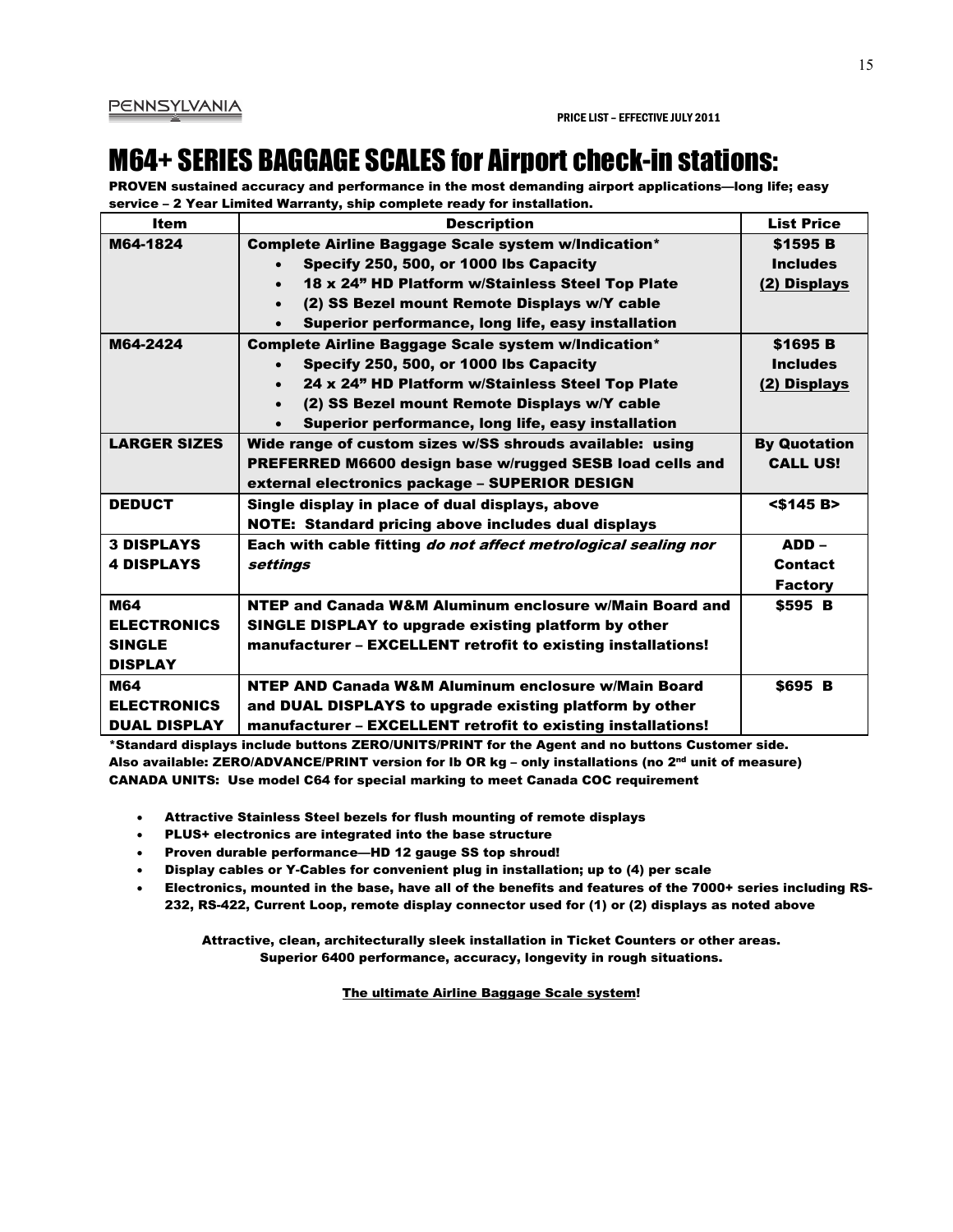#### TANK SCALES – Everything you need for tank or hopper scale systems:

| <b>Item</b> | <b>Description</b>                                                | <b>List Price</b> |
|-------------|-------------------------------------------------------------------|-------------------|
| T1000       | UNIVERSAL TANK MOUNT ASSEMBLY w/LOAD CELL SESB                    | Each:             |
|             | <b>Unique Captured Ball Suspension, Wrench Leveling</b>           | \$425 B           |
|             | Includes Sensortronics 65023 cell, 1, 2.5, 4K SE<br>$\bullet$     |                   |
|             | <b>Mounting plate &amp; Top Plate COMPLETE MOUNT</b><br>$\bullet$ |                   |
|             | <b>MS Mount with MS SESB Load Cell, 20' cable</b><br>$\bullet$    |                   |
|             | <b>SENSORTRONICS 65016 DESB MOUNT W/LOAD CELL</b>                 | <b>CONTACT</b>    |
|             | & 65016-ss WITH CELL                                              | <b>FACTORY</b>    |
| 57115       | Universal 1 x 5" Excitation Trim SUMMING CARD (same as            | \$45 C            |
|             | used in all 6600 series Platforms) ideal for OEM applications     |                   |
| 56699-2     | PLASTIC NEMA 4X 4-CELL SUMMING BOX ASSY, w/CARD                   | \$175 B           |
| 56699-1     | SS NEMA 4X 4-CELL SUMMING BOX ASSY, w/CARD                        | \$225 B           |

#### REPLACEMENT LOAD CELLS IN STOCK, thousands in stock ready to ship:

<See Parts Prices for complete list of load cells>

Great pricing on Sensortronics, Coti Global, CNC, Scaime, Tedea, Zemic, and non-branded load cells, many IN STOCK for a wide range of applications—replacement parts for most brands and models of floor scales, tank mounts, and OEM applications.

| <b>PA Part #</b> | <b>Sensortronics Part #</b> | <b>Description</b>             | <b>MS/SS</b><br><b>SE/LE</b> | Cable<br>(feet) | <b>List Price</b> |
|------------------|-----------------------------|--------------------------------|------------------------------|-----------------|-------------------|
| 49700-1          | 65023A1K-5107-10            | MS SESB, 1K Capacity, 10'      | <b>MS/SE</b>                 | 10'             | \$175 A           |
| 49700-2          | 65023A2.5K-5107-10          | MS SESB, 2.5K Capacity,<br>10' | <b>MS/SE</b>                 | 10'             | \$175 A           |
| 49700-4          | 65023A4K-5107-10            | MS SESB, 4K Capacity, 10'      | <b>MS/SE</b>                 | 10'             | \$175 A           |
| 49966-1          | 65023A-1K-5107              | MS SESB, 1K Capacity, 20'      | <b>MS/SE</b>                 | 20'             | \$175 A           |
| 49966-2          | 65023A-2.5K-5107            | MS SESB, 2.5K Capacity,<br>20' | <b>MS/SE</b>                 | <b>20'</b>      | \$175 A           |
| 49966-4          | 65023-4K-5107               | MS SESB, 4K Capacity, 20'      | <b>MS/SE</b>                 | 20'             | \$175 A           |
| 49966-10         | 65023A10K-5107              | MS SESB, 10K Capacity, 20'     | <b>MS/LE</b>                 | 20'             | \$275 A           |
| 49966-20         | 65023-20K-0107              | MS SESB, 20K Capacity, 20'     | <b>MS/LE</b>                 | 20'             | \$595 A           |
| 49988-1          | 65023S1K-5113               | SS SESB, 1K Capacity, 20'      | <b>SS/SE</b>                 | 20'             | \$295 B           |
| 49988-2          | 65023S2.5K-5113             | SS SESB, 2.5K Capacity, 20'    | <b>SS/SE</b>                 | 20'             | \$295 B           |
| 49988-4          | 65023S4K-5113               | SS SESB, 4K Capacity, 20'      | <b>SS/SE</b>                 | 20'             | \$295 B           |
| 57651-1          | <b>Contact Factory*</b>     | <b>SS HERMETIC CELL, 20'</b>   | <b>SS/SE</b>                 | 20'             | Call              |
| 57651-2          | <b>Contact Factory*</b>     | <b>SS HERMETIC CELL, 20'</b>   | <b>SS/SE</b>                 | 20'             | Call              |

For volume purchases—contact factory! THOUSANDS IN STOCK FOR IMMEDIATE SHIPMENT

FOB either Lancaster, PA or Terre Haute IN facilities—non stock load cells ship direct FOB stocking warehouse typically Covina CA, Chicago, or Huntsville AL.